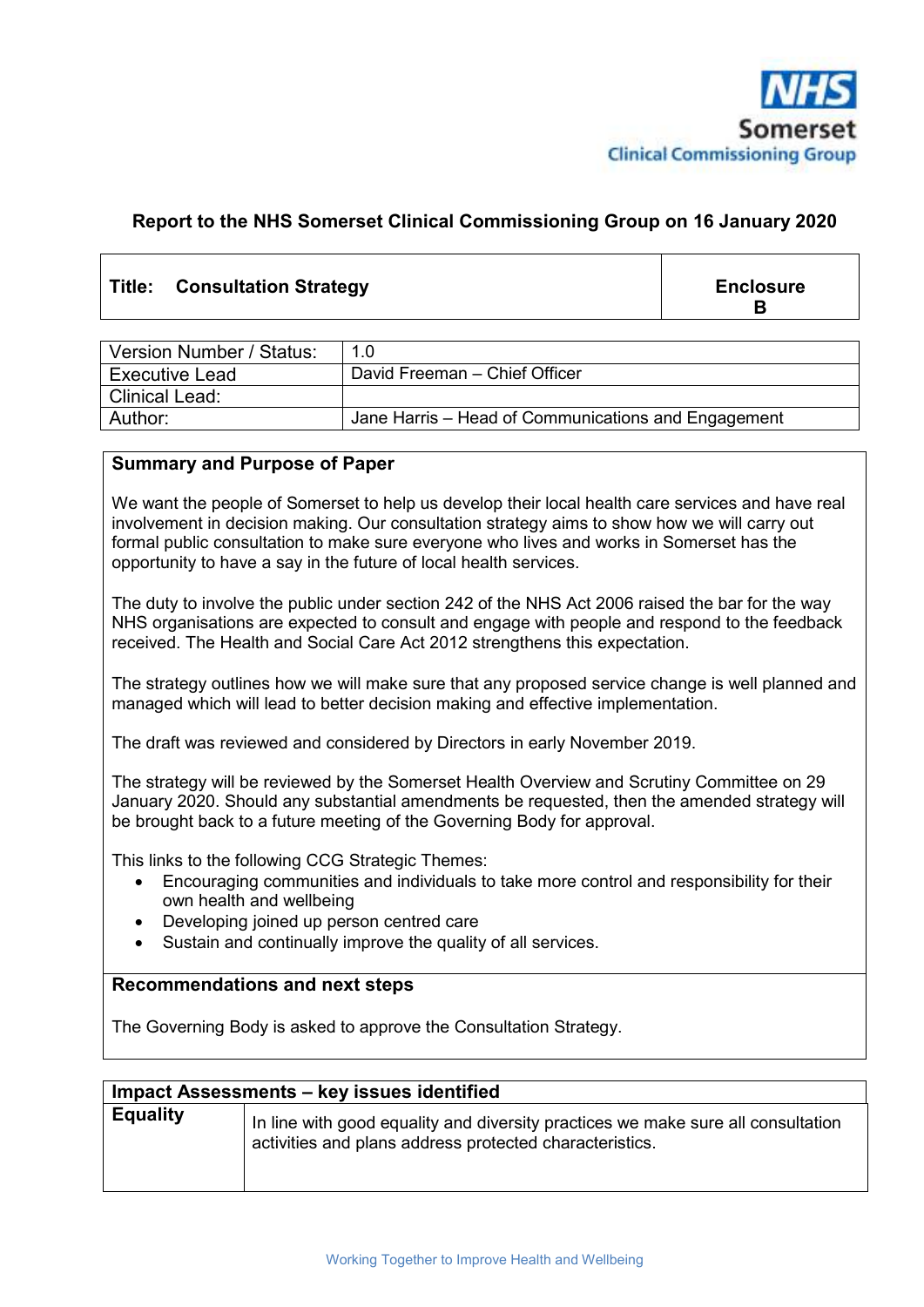| Quality                               | The Patient Safety and Quality Assurance Committee also monitors patient<br>engagement as part of its work programme.                                                                                                                                                                        |            |                   |                 |  |  |
|---------------------------------------|----------------------------------------------------------------------------------------------------------------------------------------------------------------------------------------------------------------------------------------------------------------------------------------------|------------|-------------------|-----------------|--|--|
| <b>Privacy</b>                        | All consultation responses will be logged on a secure information system. The<br>following disclaimer will be included in all consultation documents:                                                                                                                                        |            |                   |                 |  |  |
|                                       | Comments and responses made by individuals may be reflected in the<br>consultation analysis report and may be quoted verbatim. Individuals will not be<br>named in this report, however, comments and responses made by organisations<br>will be publicly attributed to those organisations. |            |                   |                 |  |  |
| <b>Engagement</b>                     | Engagement has taken place with key stakeholders in the development of the<br>strategy. Further engagement will take place with the Somerset Health Overview<br>Scrutiny Committee later this month.                                                                                         |            |                   |                 |  |  |
| <b>Financial</b> /<br><b>Resource</b> | There are potential resource and financial implications in delivering effective<br>consultation. These will be addressed through operational channels as required.                                                                                                                           |            |                   |                 |  |  |
| Governance<br>or Legal                | The strategy will make sure we deliver our duties under the Health and Social<br>Care Act 2012 with respect to individual participation duties and public<br>participation and consultation.                                                                                                 |            |                   |                 |  |  |
| <b>Risk</b><br><b>Description</b>     | Not applicable                                                                                                                                                                                                                                                                               |            |                   |                 |  |  |
|                                       | Consequence                                                                                                                                                                                                                                                                                  | Likelihood | <b>RAG Rating</b> | <b>GBAF Ref</b> |  |  |
| <b>Risk Rating</b>                    | N/A                                                                                                                                                                                                                                                                                          | N/A        | N/A               | N/A             |  |  |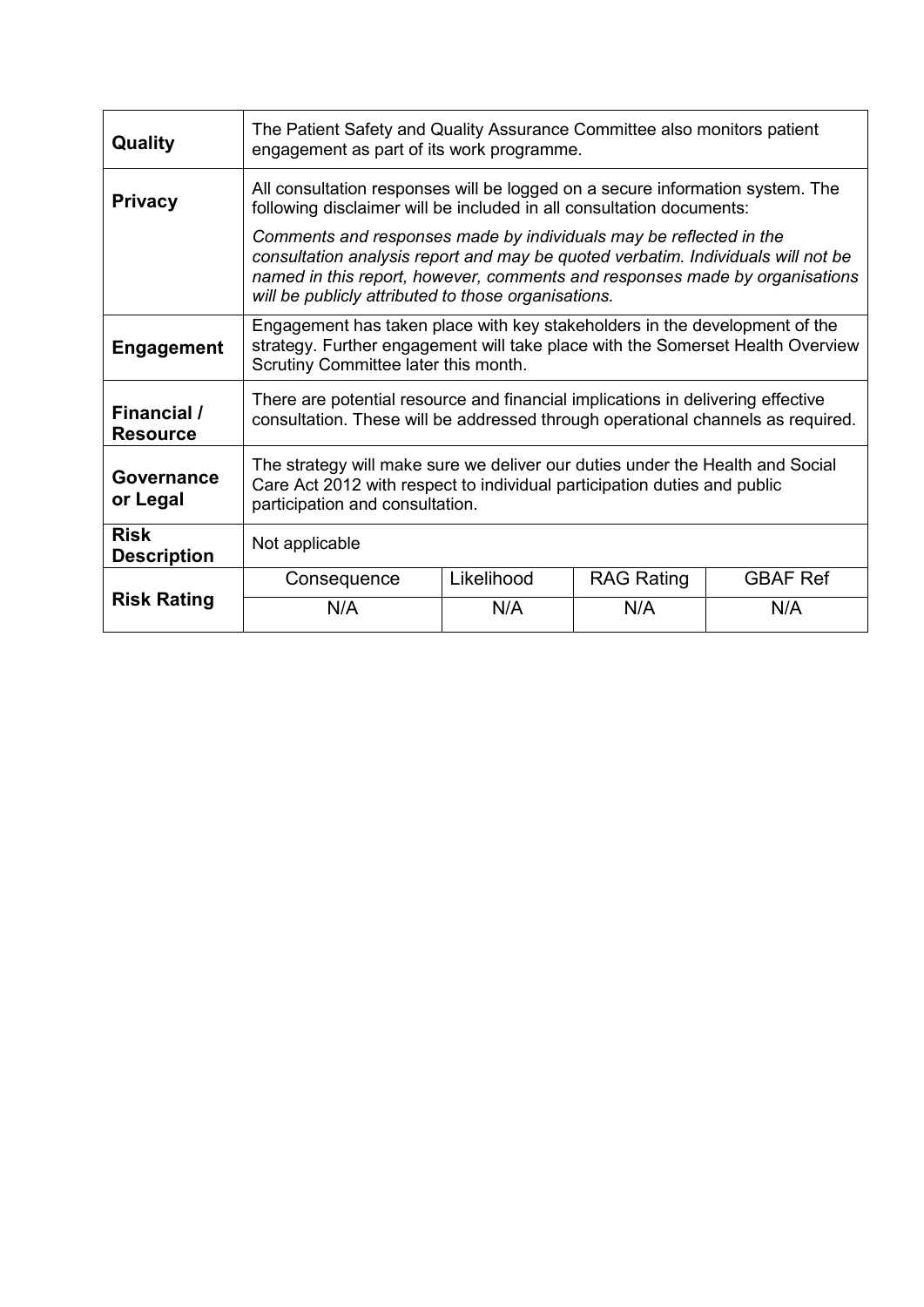

# **Consultation Strategy 2019-2021**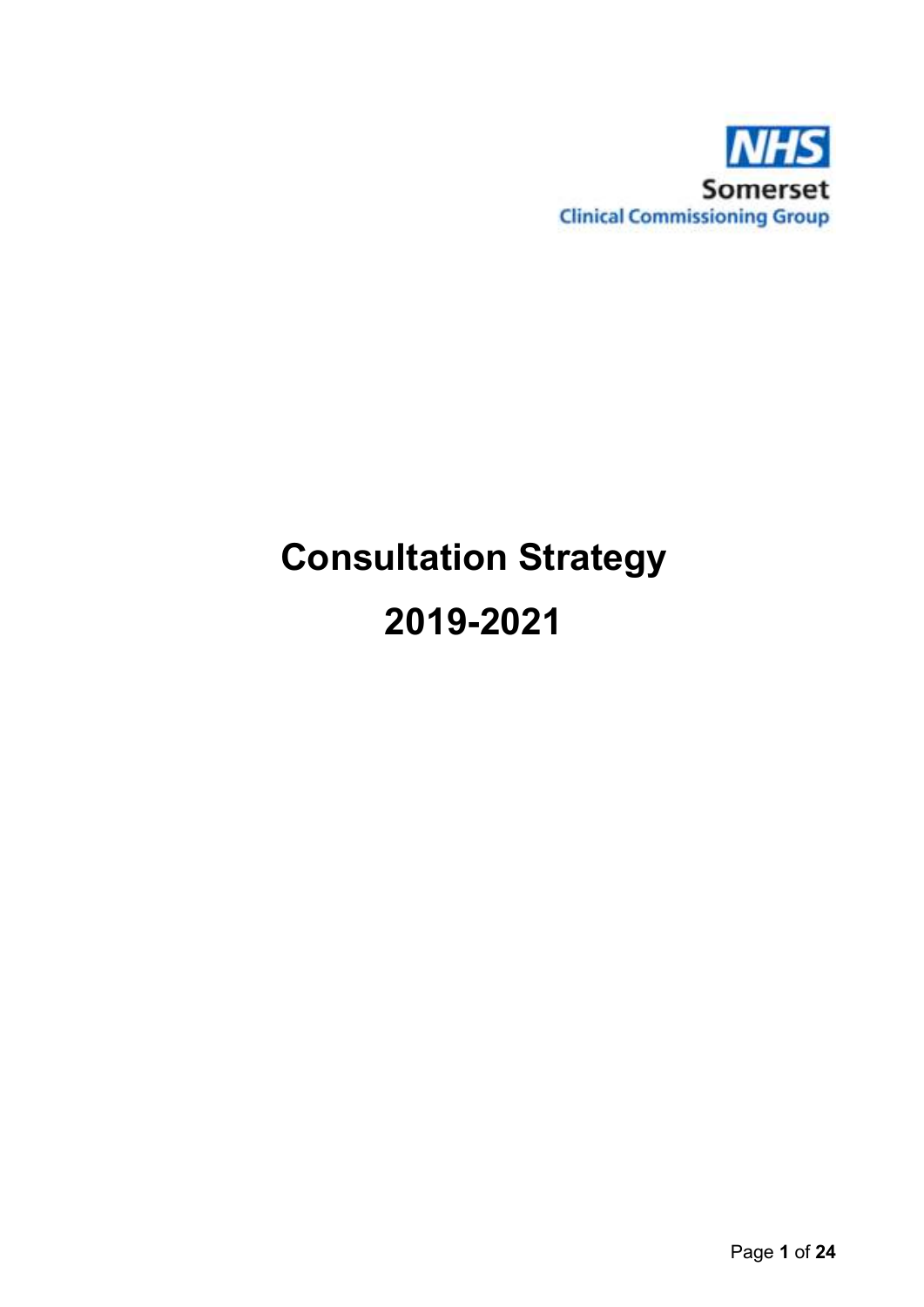| <b>Contents</b>                                                                                                                                                                                           | Page                                   |
|-----------------------------------------------------------------------------------------------------------------------------------------------------------------------------------------------------------|----------------------------------------|
| <b>Introduction</b>                                                                                                                                                                                       | 3                                      |
| <b>Definition</b>                                                                                                                                                                                         | 4                                      |
| <b>Patient experience</b>                                                                                                                                                                                 | 5                                      |
| <b>PALS</b>                                                                                                                                                                                               | 6                                      |
| <b>Collective engagement</b>                                                                                                                                                                              | 6                                      |
| How patient feedback informing our decision making<br>listening and acting on feedback<br>involvement and engagement<br>$\bullet$                                                                         | 7<br>7<br>7                            |
| Why we need a Consultation Strategy                                                                                                                                                                       | 8                                      |
| <b>Benefits of consultation</b>                                                                                                                                                                           | 8                                      |
| When we will consult<br>formal public consultation<br>public consultation<br>$\bullet$<br>exemptions from public consultation                                                                             | 9<br>9<br>10<br>10                     |
| Who we will consult<br>formal public consultation stakeholders<br>public consultation stakeholders<br>staff consultation<br>$\bullet$                                                                     | 11<br>11<br>13<br>13                   |
| <b>Promoting consultation</b><br>branding<br>٠<br>media relations<br>core methods of promotion<br>other methods of promotion                                                                              | 14<br>14<br>14<br>14<br>15             |
| <b>Training</b>                                                                                                                                                                                           | 15                                     |
| The consultation process<br>identifying a public consultation exercise<br>consultation principles<br>formal public consultation criteria<br>joint consultation<br>assurance<br>roles and responsibilities | 15<br>15<br>16<br>16<br>19<br>19<br>20 |
| <b>Appendices</b><br><b>Consultation checklist</b>                                                                                                                                                        | 22                                     |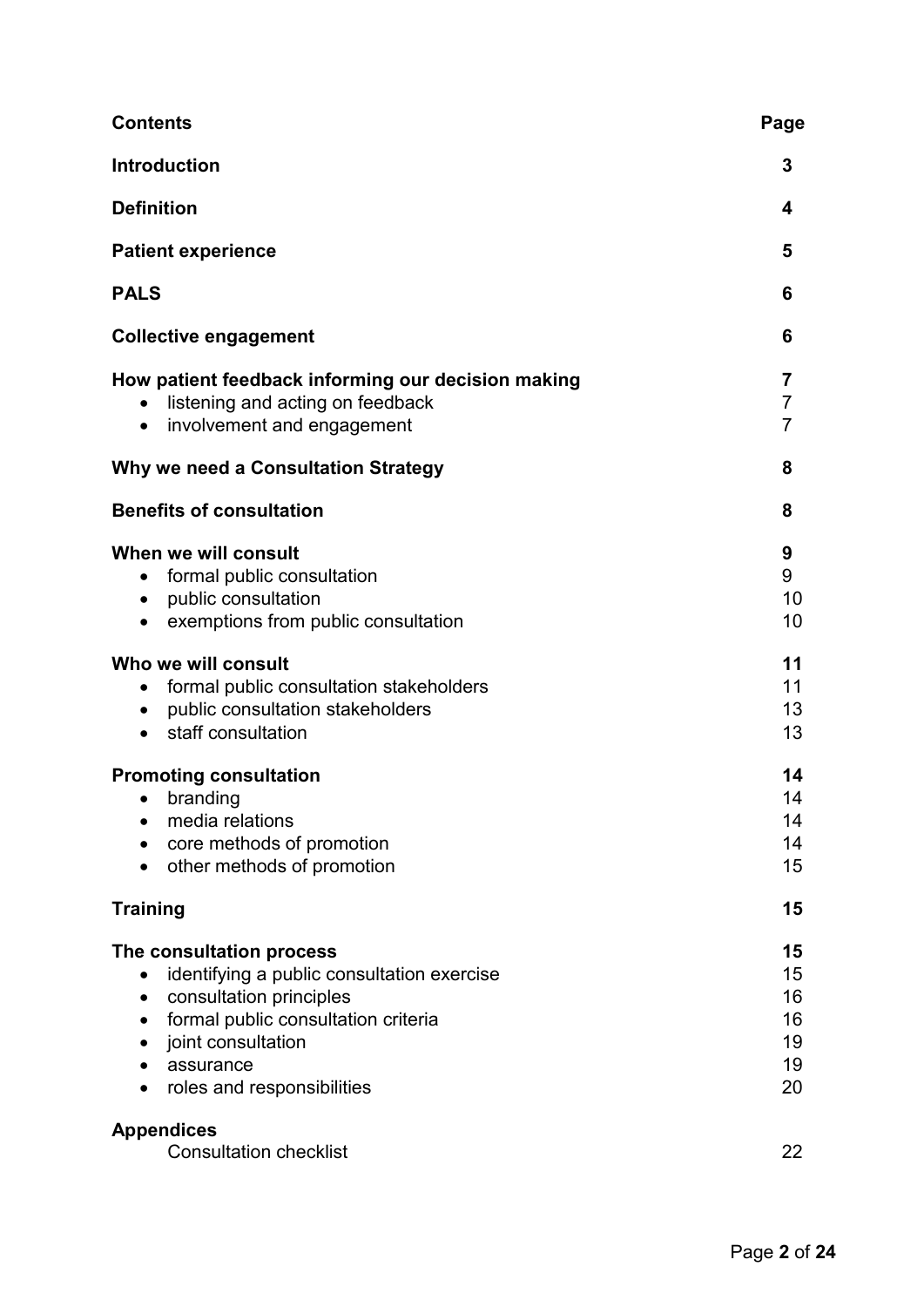# **1 INTRODUCTION**

- 1.1 This strategy complements our Communications and Engagement Strategy which outlines how we involve people who live and work in Somerset in our work and in shaping the future of local health services.
- 1.2 Within this strategy we set out how we will make sure we build on our ongoing involvement and engagement work with patients, communities and other stakeholders to make sure that any proposed substantial service change is well planned and managed, leading to better decision making and effective implementation.
- 1.3 This does not mean that proposals will not be controversial but it does mean that open and productive formal public consultation can be achieved in those cases where it is assessed as being needed.
- 1.4 Staff engagement and communication are key to a successful consultation exercise. Continued clinical engagement from the early stages of the proposed service change is essential.
- 1.5 As well as the positive impact and benefits of effective consultation, we also have a statutory and legal obligation as a public sector organisation to consult.
- 1.6 Section 242 of the National Health Service Act 2006 places a duty on NHS Trusts, CCGs and NHS England to make arrangements to involve and consult patients. This duty strengthens accountability to local communities, speeds up change and creates a more patient responsive service.
- 1.7 The 2010 NHS White Paper "Liberating the NHS" signalled significant change for the NHS and detailed at the very heart of the strategy is the importance of public involvement with the emphasis being on 'No decision about me without me'.
- 1.8 The statutory guidance supports two distinct new legal duties on NHS Commissioners as defined in the Health and Social Care Act 2012. We remain committed to working with local people, finding out what the local people think and involving them in planning local health services. The duty to involve the public under section 242 of the NHS Act 2006 raised the bar for the way NHS organisations are expected to consult and engage with people and respond to the feedback received. The Health and Social Care Act 2012 strengthens this expectation.
- 1.9 We use the Consultation Institute's definition of consultation as: the *dynamic process of dialogue between individuals or groups, based upon a genuine exchange of views and, with the objective of influencing decisions, policies or programmes of action*.
- 1.10 This means that we must show how we make sure we offer sufficient opportunities for dialogue with patients, carers, public, communities of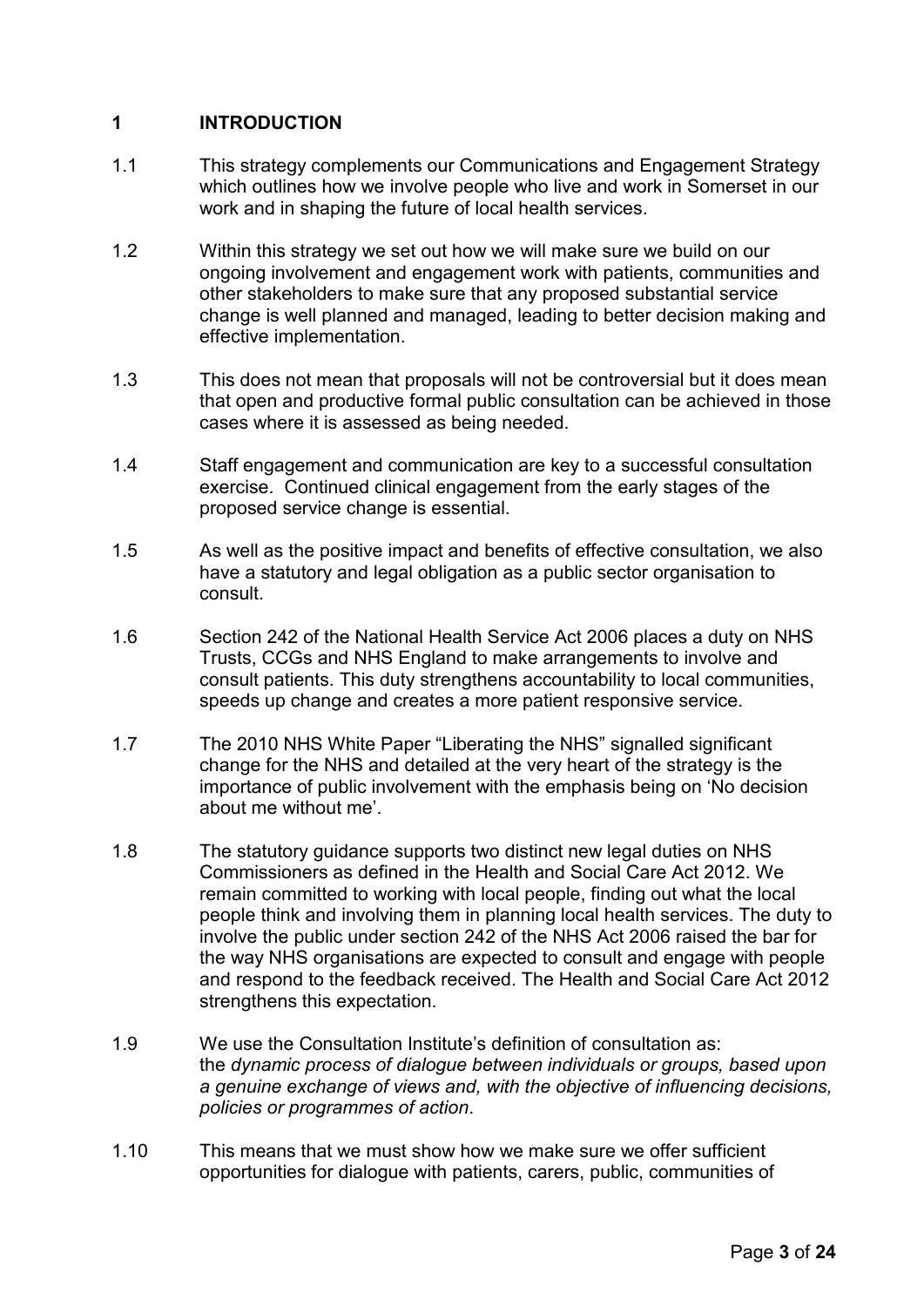interest and geography, health and wellbeing boards and local authorities and demonstrate how the views of individual patients and practice populations are translated into commissioning intelligence and shared decision-making.

- 1.11 What is important is that involvement and consultation is adequate both in terms of time and content and appropriate to the scale of the issue being considered.
- 1.12 Many of our developments or changes in service will be indicated in our commissioning intentions and our operational plan. Our commissioning intentions go through a formal process in which they are shared with and shaped by key stakeholders including GP member practices, provider organisations, the health and wellbeing board among others. We also share our commissioning intentions and operational plan with key stakeholders including our Patient Participation Group Chairs Network.

## **2 DEFINITION**

- 2.1 Consultation and engagement are broad terms which are often used interchangeably to describe various degrees of involvement in decision making before a decision is taken.
- 2.2 For us, engagement is conducted at an early, developmental stage, to involve the public in the discussion of options to consider in making a service change.
- 2.3 We use consultation to refer to a formal process which is usually a precursor to final decision-making on a major service change.
- 2.4 We take a broad view on what should be included in both engagement and consultation covering both:
	- individual involvement, and
	- community or collective involvement

## **Individual Involvement**

- 2.4.1 We promote the involvement of patients, carers and members of the public in planning, managing and making decisions about their own care and treatment through individual involvement. This includes:
	- personal patient experience the capture, collation and analysis of patient experience insight including the Friends and Family Test
	- self-care and self-management which includes providing support to better manage health and prevent illness
	- patient information including targeted support to enable patients to be more in control of their health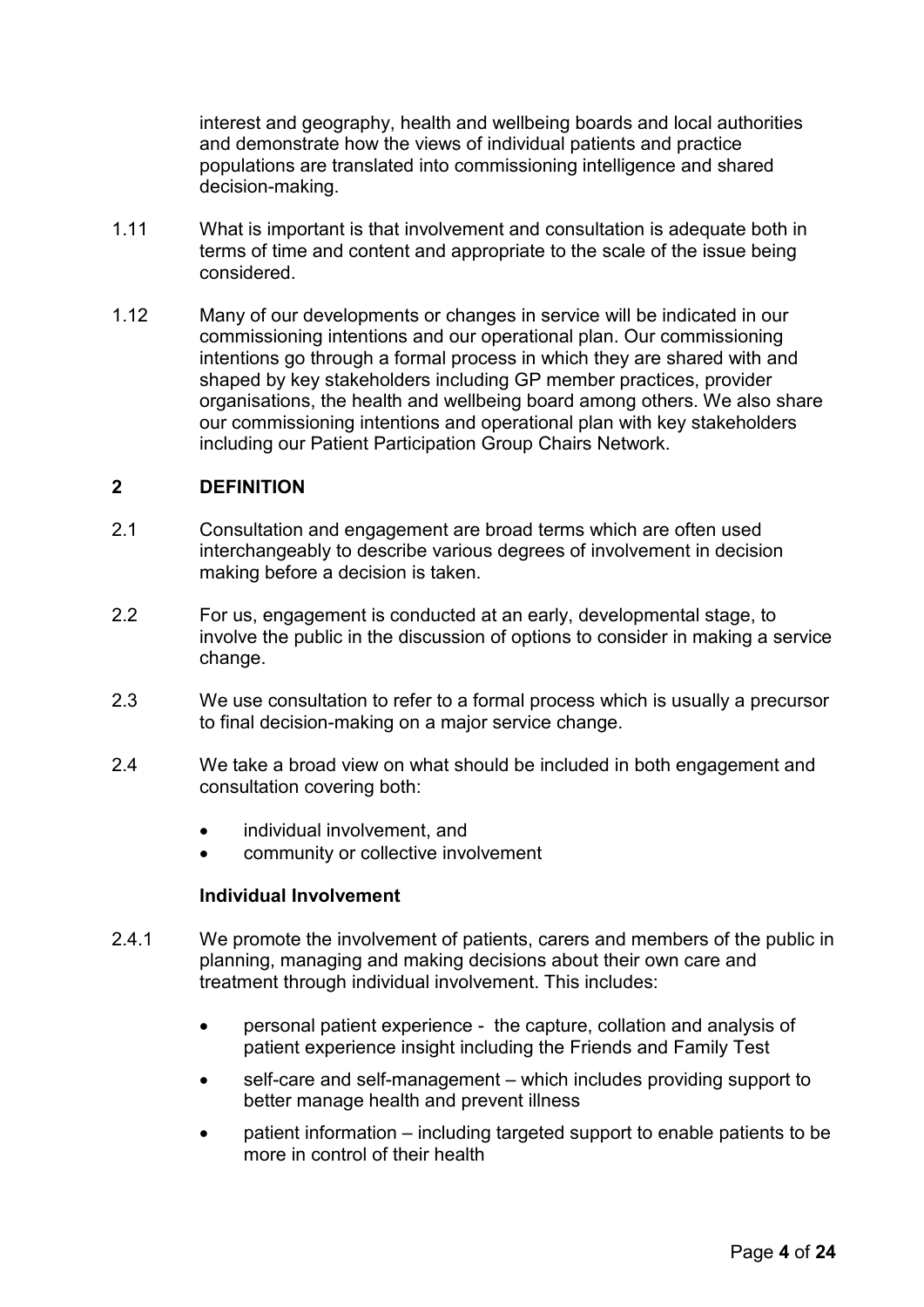- personalised care planning which includes, when a person is eligible, having the option of a personal health budget
- shared decision making which may include involvement in decisions about individual episodes of care and/or longer term care.

# **Community or Collective Involvement**

- 2.4.2 We promote the involvement of our communities and stakeholders in making decisions about local health services through community or collective involvement. This includes:
	- planning of commissioning arrangements this includes local commissioning intentions, which will need to include consideration of allocation of resources, review on current needs assessment and involvement to inform service specifications
	- development of proposals for change this includes major service reconfigurations, service redesign, pathway remodelling and local level service changes
	- decisions affecting the operation of commissioning arrangements this may include changes to the way we deliver our function.

## **3 PATIENT EXPERIENCE**

- 3.1 We use the NHS patient experience framework which is an evidence based definition of a good patient experience. When using this framework we are required under the Equality Act 2010 to take account of our Public Sector Equality Duty including eliminating discrimination, harassment and victimisation, promoting equality and fostering good relations between people.
- 3.2 We have made a firm commitment to not only fulfil the requirements of the NHS Constitution and the 2010 NHS White Paper, but to really embrace the principles of 'no decision about me without me', making this a reality for the people of Somerset and we are determined to develop a culture of openness, transparency and honesty.
- 3.3 This strategy not only reflects the requirements of the NHS constitution and our statutory obligations but goes much further building effective engagement into all of our work.
- 3.4 As commissioners we want to make sure that patients feel that they are included in their care. We know that our providers are committed to providing excellent quality services and we work collaboratively with them to continuously improve the quality of their services.
- 3.5 We fully recognise the importance of patient experience data. We work collaboratively with provider organisations to proactively capture patient experience data and put in place mechanisms to analyse this information so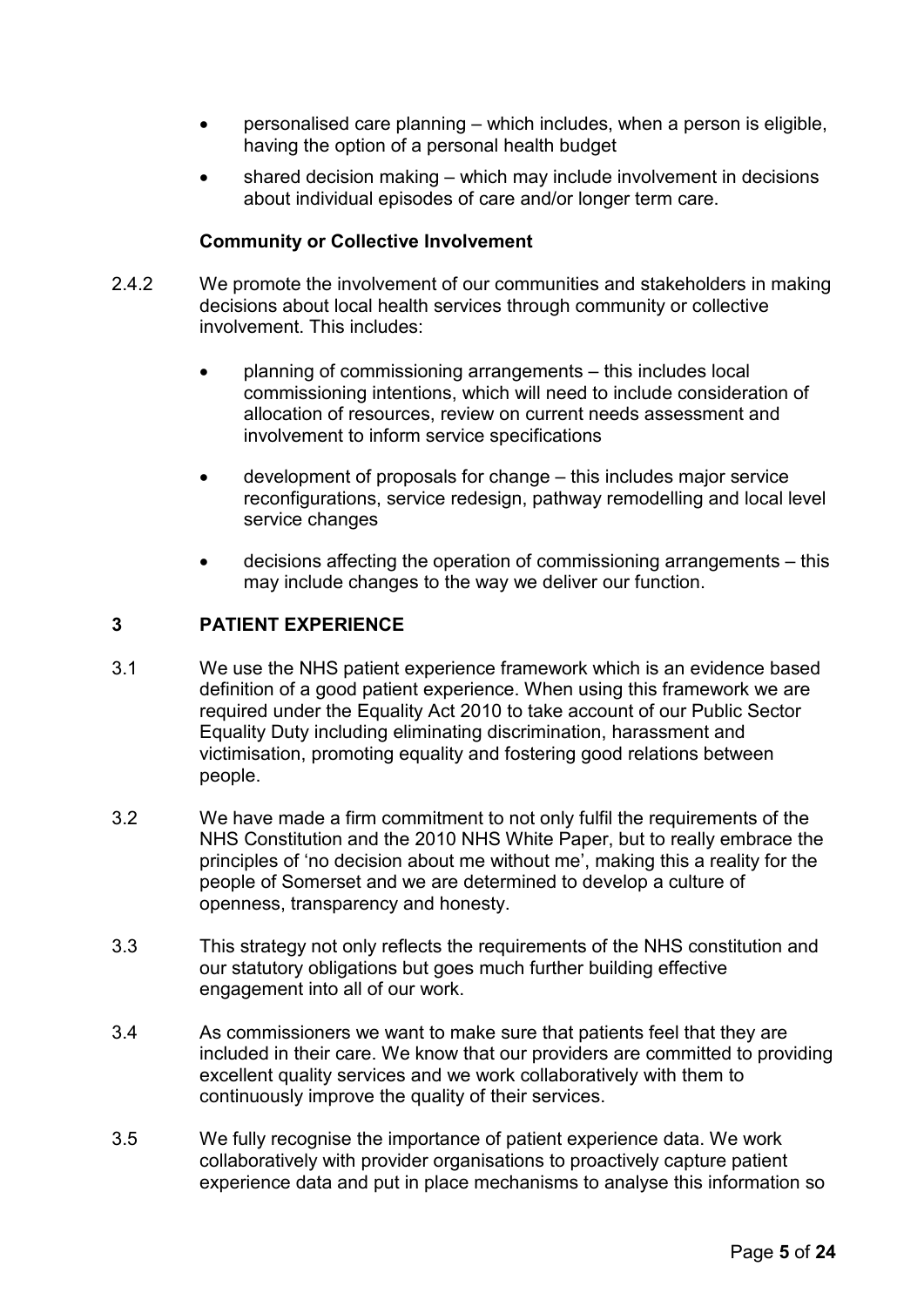that it can be used to effectively inform our planning and commissioning decisions.

- 3.6 Through our communications and engagement strategy we are developing a programme to provide a means for people to provide their patient experience feedback through a variety of channels. Through this programme we will continue to actively seek patient stories, the experience of patients, consultation and engagement.
- 3.7 The monitoring of patient experience covers all NHS services including hospital care services, community services, primary care and integrated care service delivery.

## **4 PALS**

- 4.1 Our Patient Advice and Liaison Service offers confidential advice and support on information on health related matters. It also provides a point of contact for patients, families and their carers. PALS provides additional help in many ways, which include:
	- advice on health related topics
	- help resolve concerns or problems when using the NHS
	- advice on how to get more involved in healthcare
	- gathering patient stories

## **5 COLLECTIVE ENGAGEMENT**

- 5.1 We have been developing our existing mechanisms and expanding our engagement links with patients and the public. Somerset Engagement and Advisory Group (SEAG) and GP practice Patient Participation Groups (PPGs) are two of the many ways in which we engage with patients and the public.
- 5.2 SEAG has a membership of over 140 people from across the county it includes individual patients, charities, community groups, voluntary organisations, village councils, disability groups and equality groups. SEAG meets quarterly and helps us gain a greater understanding of issues affecting both individuals and groups. In the next twelve months we will be reviewing the purpose and function of SEAG to make sure it is functioning effectively to support constructive dialogue.
- 5.3 We have 65 GP practices across the county. They are actively recruiting for new members of the public to engage with them on health related matters. This model of engagement provides us with feedback through individual PPGs to clearly understand local issues. Each PPG varies in size, how it functions and what activity it undertakes. Each PPG is invited to send patient representatives to participate in our PPG Chairs Network where wider collective views are shared and solutions explored.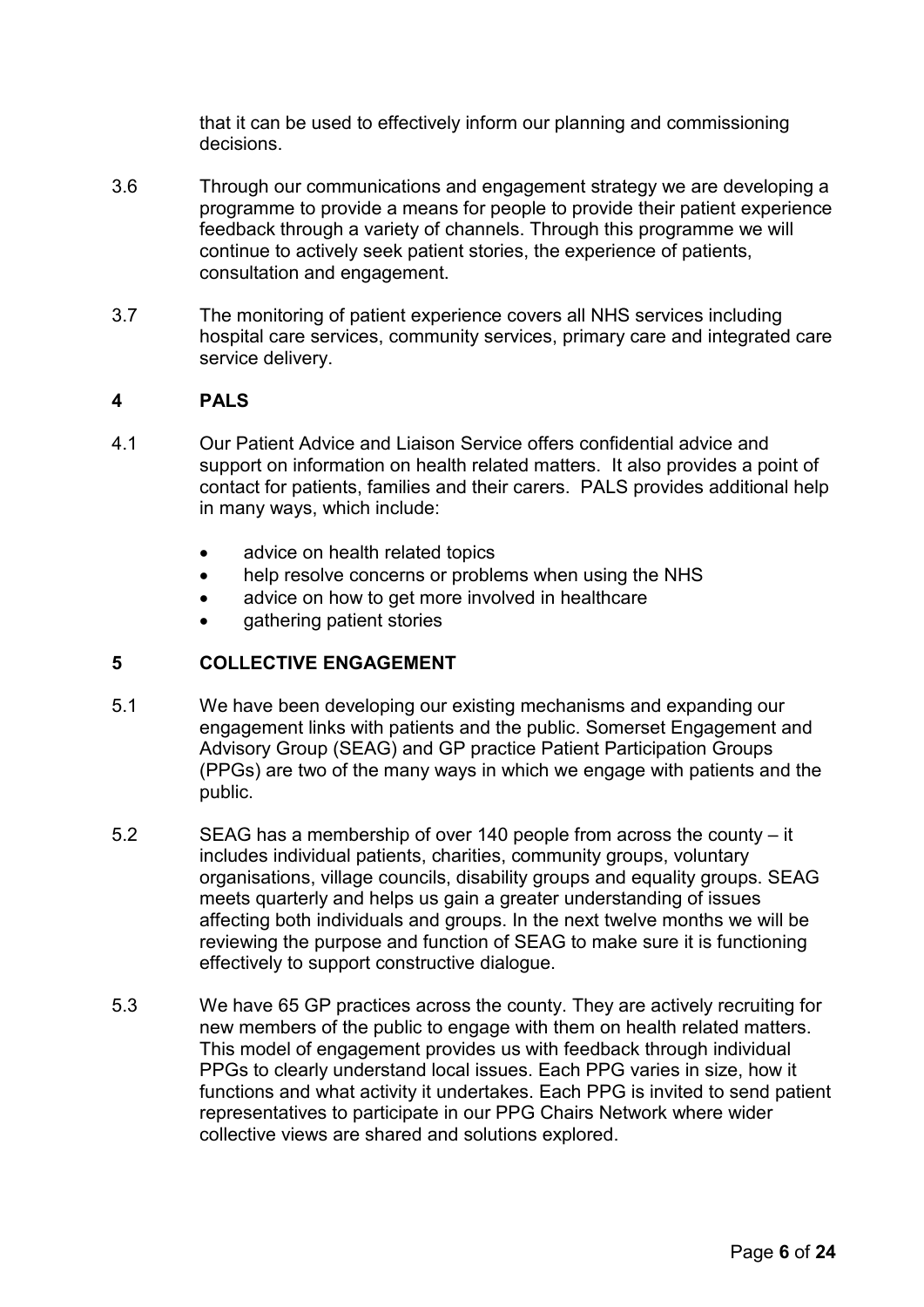- 5.4 Through our communications and engagement strategy we are establishing local health forums to help drive our engagement agenda. Our health forums will include representatives from GP practices, local health forums, Healthwatch Somerset, community groups, local residents, third sector providers and local councillors and be based on the Neighbourhood/Primary Care Network footprint.
- 5.5 The health forums will be developed and shaped by local people to make sure they reflect local needs and preferences, therefore maximising engagement. This will help us to make sure that feedback from local people is reflected in the commissioning plans for the future and also to identify particular local issues.

# **6 HOW PATIENT FEEDBACK INFORMS OUR DECISION MAKING**

## **Listening and acting on feedback**

- 6.1 The Quality Team collate and report patient experience data to the Patient Safety and Quality Assurance Committee. The committee scrutinises patient experience data and agree actions to improve and steer the development of quality improvement across the health economy.
- 6.2 We work with our providers and colleagues in the third sector to enhance our capabilities around the collection of patient experience feedback and make sure that the data being presented for review is well rounded and from a diverse range of clinical areas.
- 6.3 The patient feedback received through the various channels is communicated to:
	- clinicians/local GPs
	- patient safety and quality assurance committee
	- Governing Body
- 6.4 This feedback is then considered and taken into account for future commissioning plans.

## **Involvement and engagement**

- 6.5 There are various levels of communication that aim to engage the public:
	- informing this can be an initial step in the process of securing public input into the decision making or planning process
	- involving communities are invited to exercise choice and/or influence over the decision making process
	- engagement an interactive process whereby some information may be given, but the main purpose is to listen to what people have to say and obtain feedback on analysis and alternatives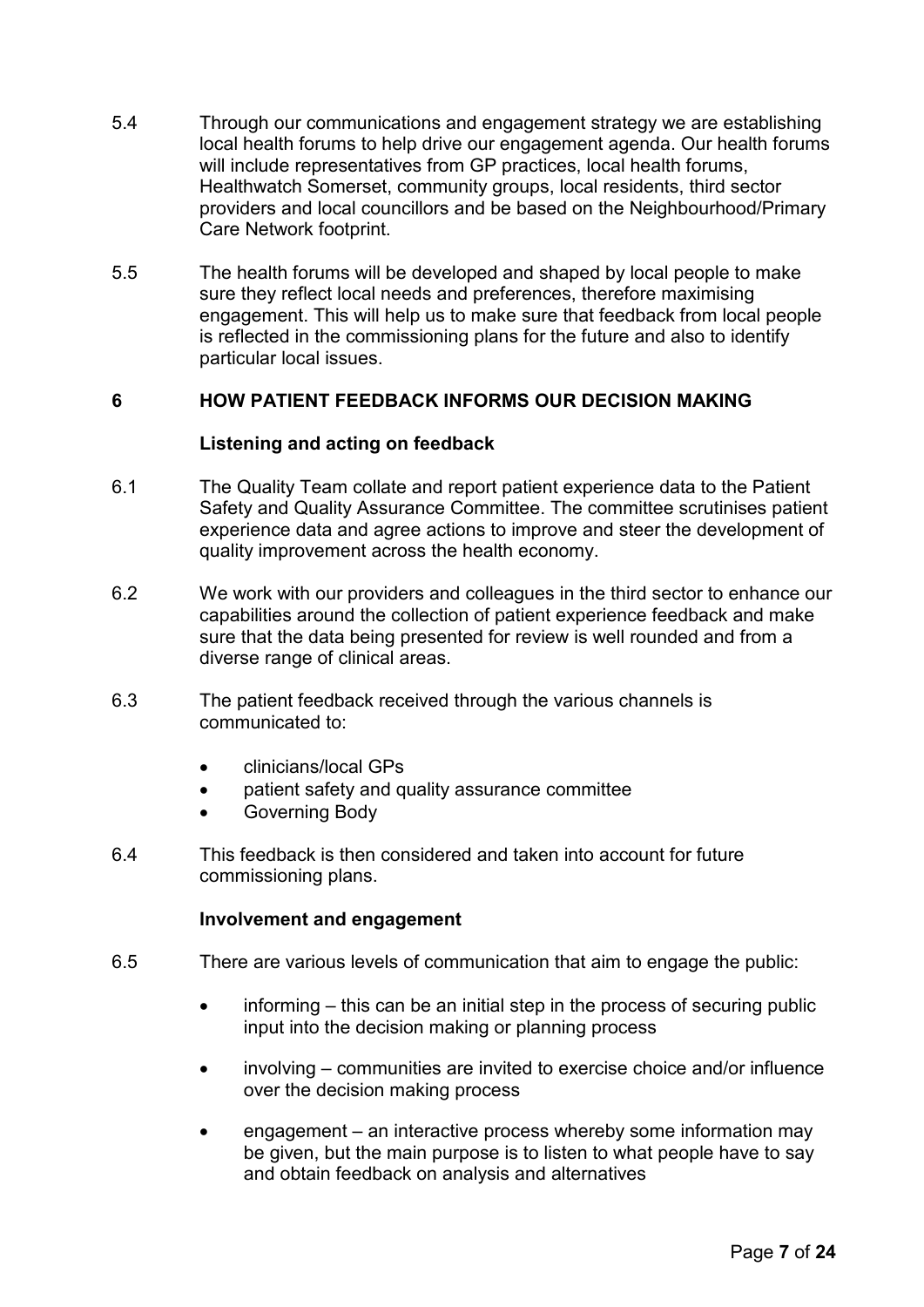- 6.6 The above is carried out regularly at every level of the organisation on an informal basis with the aim of engaging, involving and informing our patients and other groups, including:
	- committees such as the Joint Primary Care Commissioning Committee
	- people champion representation and participation in workstreams, programme boards and projects
	- Patient Participation Group Chairs network
	- Somerset Engagement Advisory Group
- 6.7 This strategy sets out the process in which we will carry out formal public consultation - as opposed to the above involvement and engagement.

## **7 WHY WE NEED A CONSULTATION STRATEGY**

- 7.1 A proposed service change that is well planned and managed will lead to better decision making and effective implementation.
- 7.2 Where proposals are clearly explained to stakeholders and views are sought from beginning to end, levels of understanding of the need for change are higher. This does not mean that proposals will not be controversial but it does mean that open and productive consultation can be achieved.
- 7.3 Change can often lead to a loss of public confidence if the process is not managed carefully and stakeholders are not fully engaged as early as possible.

## **8 BENEFITS OF CONSULTATION**

- 8.1 There are many benefits to consultation, including:
	- patient focused services: Government policy has developed within the Health Service, in particular Patient Choice and Equality Schemes, to make sure both patients and the public have a greater say in their health care
	- greater public participation: consultation makes sure that each stakeholder has the opportunity to give their views, input and expertise on the future of local health services
	- development of services that meet the needs of local people: consultation informs the decision making process to enable us to target future health services and make sure that they reflect the needs of the local community
	- improved reputation: consultation can develop the relationship with local stakeholders and positively affect the image of an organisation. It can also strengthen our role in the community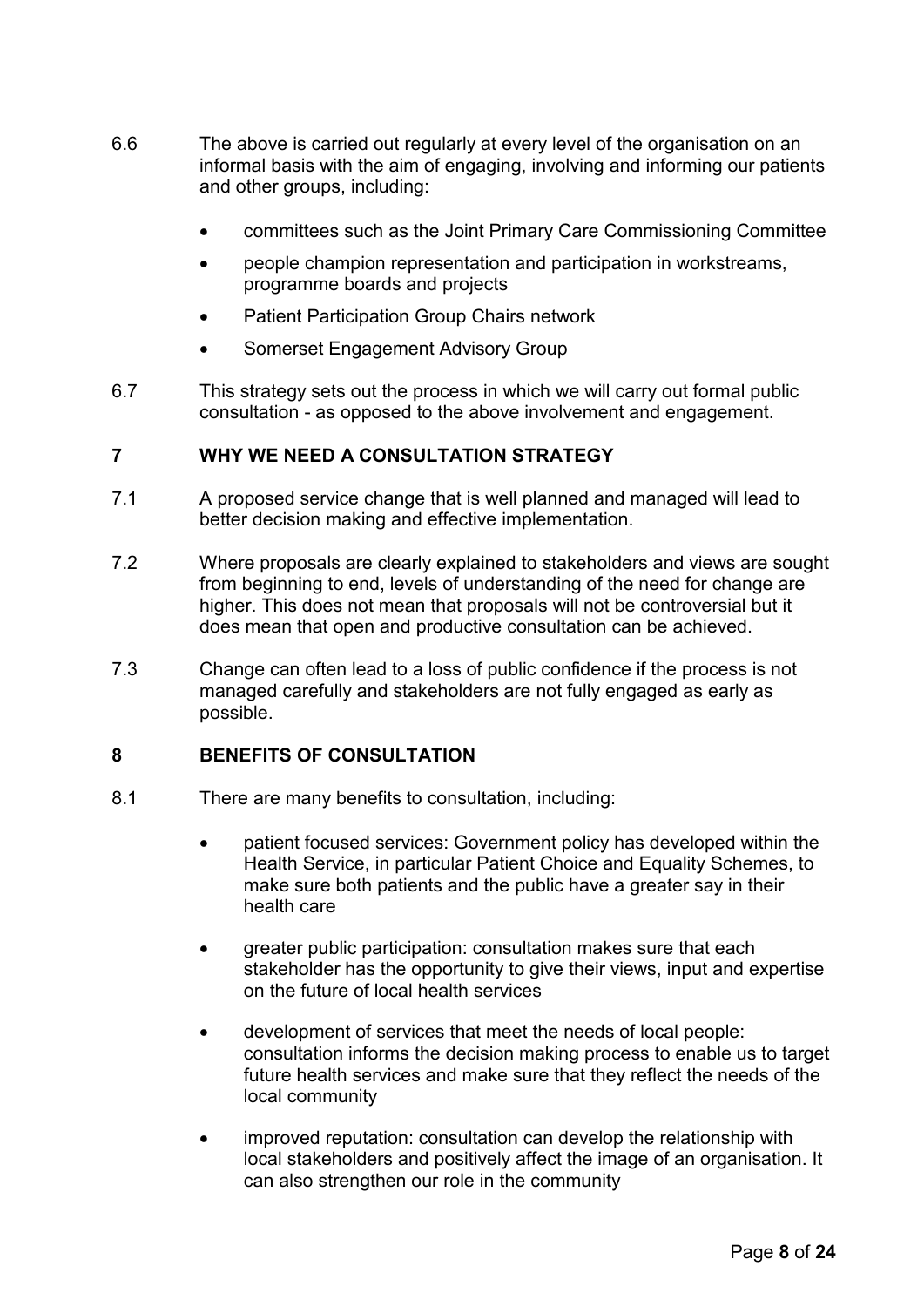- generation of new ideas: we don't have all the answers and our stakeholders may help us find new solutions
- increases public awareness and education about NHS services
- cost efficiency: tailored services can lead to an increase in revenue, financial savings plus more appropriate and better usage of services
- 8.2 These benefits should be embraced in order to develop us as an effective commissioning organisation.

## **9 WHEN WILL WE CONSULT?**

- 9.1 The duty to involve and consult patients and the public still applies whether or not a proposal constitutes a 'substantial variation or development'. However, only proposals which constitute a substantial variation or development will undergo formal public consultation (see below).
- 9.2 What is important is that involvement and consultation is adequate both in terms of time and content and appropriate to the scale of the issue being considered.
- 9.3 When we will consult and on what level will be determined by completing an Equality Impact Assessment Form. This assessment will provide a scoring which will determine which of the following levels of consultation will be carried out:

#### **Formal public consultation**

9.3.1 Formal public consultation will be carried at all times where a change is considered a 'substantial variation'. This will be when on completion of the Equality Impact Assessment Form a score of +6 or above is scored or when the FFMF programme board consider there is a substantial variation or change in service. This level of consultation involves a 12 week statutory consultation period with the wider public. In exceptional circumstances, the 12 week statutory consultation period may be reduced. If this occurs, this will be stated in the written document and the Head of Communications and Engagement or their team will record the reasons for this.

## 9.3.2 **For each formal public consultation we will co-design a specific consultation strategy with an identified stakeholder reference group which is tailored to the particular issues subject to consultation**.

- 9.3.3 It is good practice to make sure that formal public consultation follows the key principles set out below – these also form the criteria of the Cabinet Office *Code of Practice on Consultation*. They are:
	- consult widely throughout the process, allowing a minimum of 12 weeks for written consultation at least once during the development of policy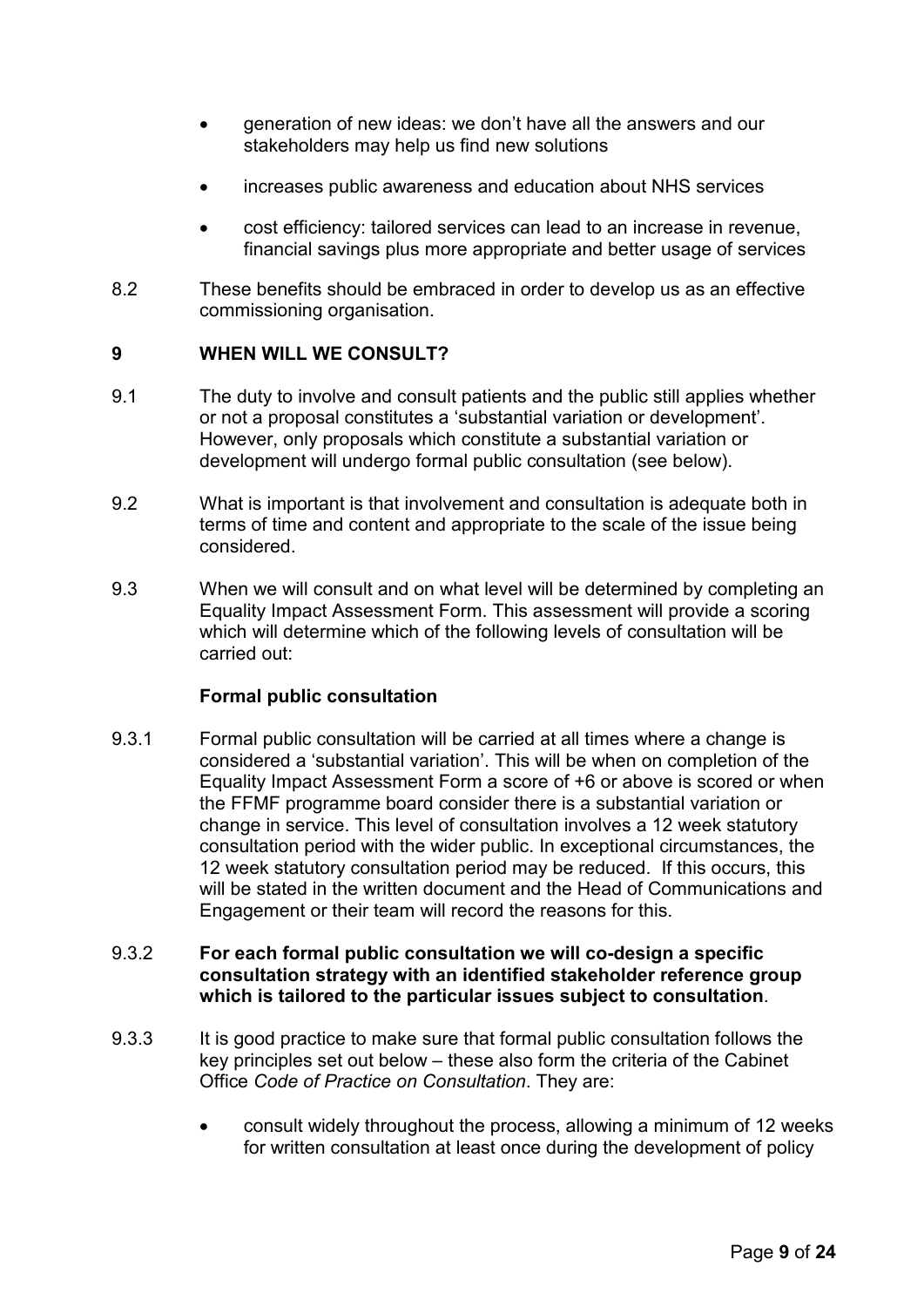- be clear about what the proposals are, who may be affected, what questions are being asked and the timescale for responses
- make sure that the consultation is clear, concise and widely accessible
- give feedback regarding the responses received and how the consultation process influenced the policy
- monitor the effectiveness of consultation, including through the use of a designated Consultation Co-ordinator
- make sure that the consultation follows better regulation best practice, including carrying out a Regulatory Impact Assessment if necessary.
- 9.3.4 We anticipate carrying out formal public consultation with those stakeholders listed in this strategy, on the following occasions, subject to agreement by the Health Overview and Scrutiny Committee:
	- the closure of a complete service
	- a substantial variation in services defined as affecting a large number of patients or a small number of patients significantly, and/or changes inaccessibility of services (e.g. site change)
	- reduction in the number of referrals to a service, through demand management proposals
	- transfer of patients services to another provider of healthcare
- 9.3.5 Our commissioning intentions and operational plan set out proposals for future developments and changes in services provided over the short, medium and long term. Each proposal will be assessed to determine what engagement and which subsequent level of consultation will be carried out.

## **Public consultation**

- 9.3.6 If on completion of the Equality Impact Assessment Form a score of between -6 and +5 is scored this is not considered a 'substantial variation' but we will carry out public consultation with the stakeholders identified on page 11 only. We anticipate that this form of consultation will be carried out on occasions such as:
	- providing the same service but in a different way
	- significant changes to clinic opening hours ie. reducing or increasing a service that would lead to a significant impact on patient care

#### **Exemptions from any public consultation**

 9.4 If the scoring on the Impact Assessment Forum is -5 or below we will not carry out any form of public consultation. However, in line with good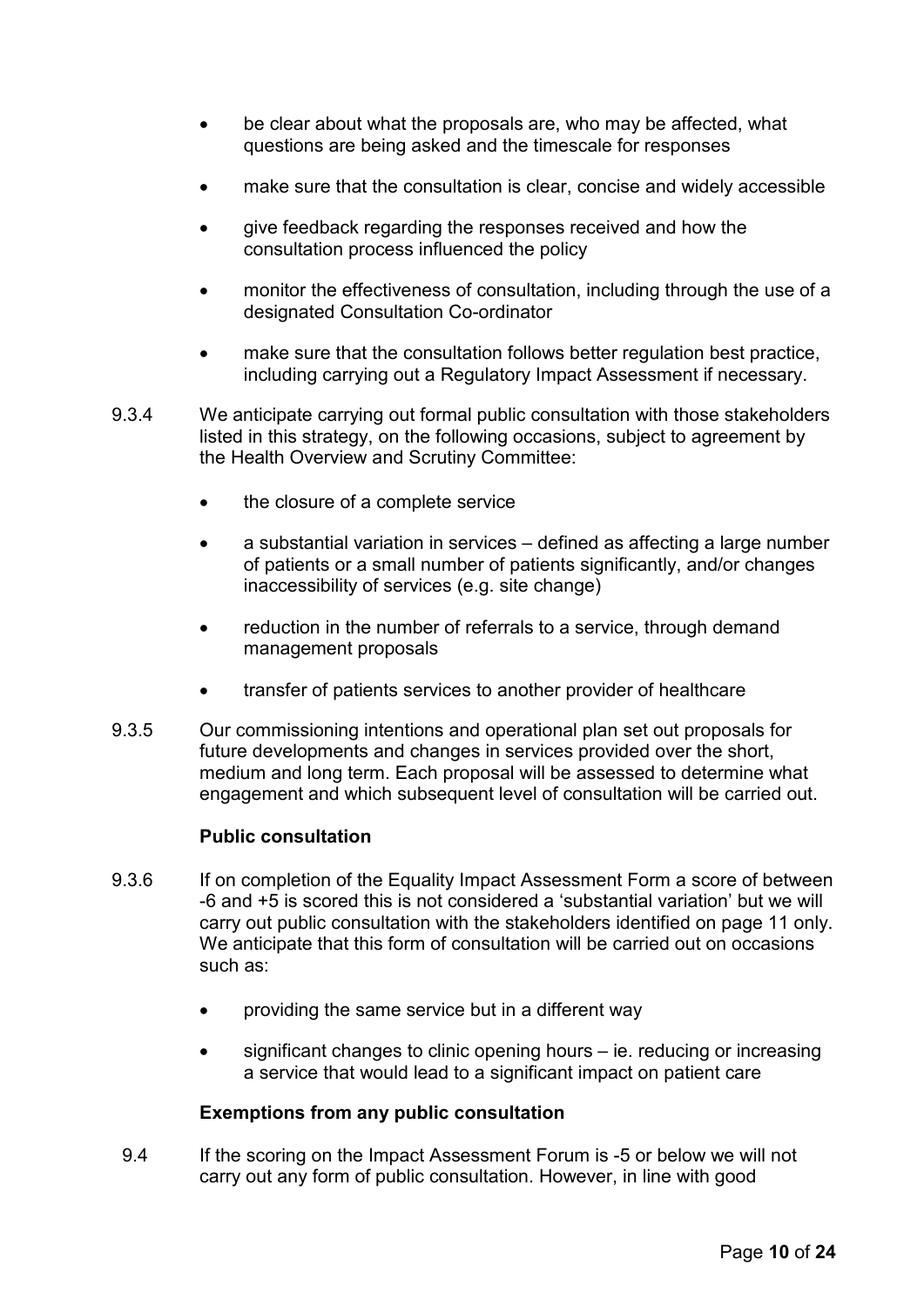communications' practice we will inform stakeholders identified in this strategy of the issue. We anticipate this will occur on the following occasions:

- if it is a proposed pilot scheme
- if the withdrawal of a service is genuinely only temporary (ie. less than six months) and there is an agreed date for reinstatement of services
- we or our provider(s) wish to introduce a new service and this is not considered to be a substantial service change
- we agree to our provider(s) undertaking a procedure for reasons such as patient safety or where there is a new way of undertaking the procedure
- the change is so urgent that it is not practical to consult, for example, in the interest of clinical safety such as unsafe staffing levels or infection on wards
- changes in clinical practice in line with national policy (for example NICE) or up-to-date good practice
- if the change does not involve a direct clinical or patient care service, for example, laundry or estates
- minor changes to the opening hours of clinics
- 9.5 A Health Overview and Scrutiny Committee can of course scrutinise any aspect of healthcare delivery. We will fully co-operate with those scrutiny discussions.

## **10 WHO WE WILL CONSULT**

- 10.1 During any consultation exercise identifying the target audience is important and will affect the methods used to consult and the information produced for stakeholder groups.
- 10.2 Consultation also means effectively consulting with those who are representative of the local community and those who use local health services. This includes hard-to-reach groups and seldom heard groups in line with our Equality Scheme. Specific efforts will be needed to make sure the consultation reaches groups in the format that best meets their needs, for example different languages or larger print.

#### **Formal public consultation stakeholders**

10.3 During a formal public consultation exercise (ie. when there is a substantial variation), we will consult the following stakeholder groups depending on the nature and circumstances of the particular consultation: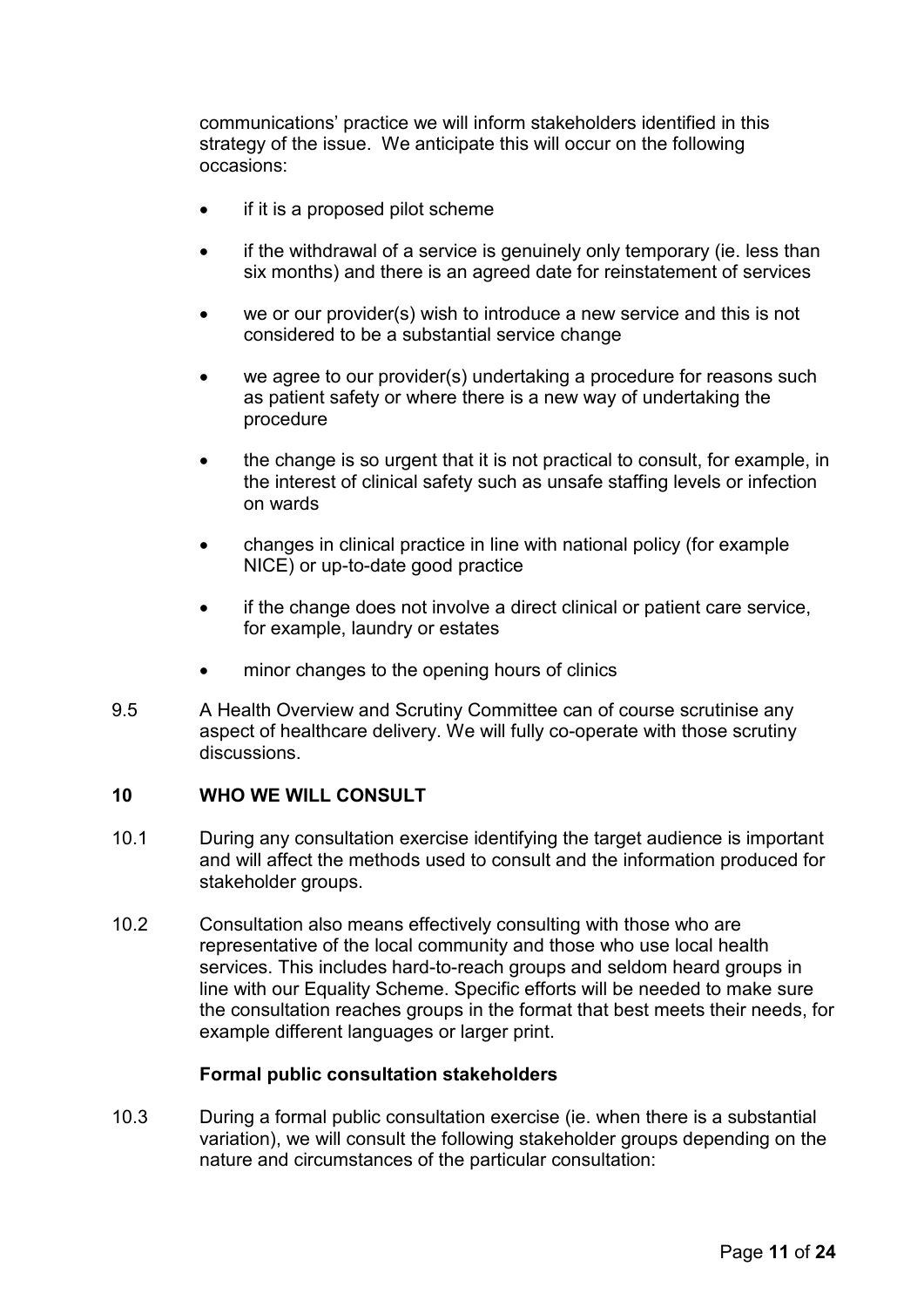- the local community (geographical or demographic, depending on the issue)
- staff via the staff forum and other internal communication networks
- patients via SEAG, PPGs, the Patient Advice and Liaison Service (PALS), lay members, health forums (once established) and via patient panels that exist within service areas
- relevant Health Overview and Scrutiny Committees and Health and Wellbeing Boards
- Somerset MPs and neighbouring MPs whose constituencies may be affected
- provider Trusts (Taunton and Somerset NHS FT, Yeovil District Hospital NHS FT, Somerset Partnership NHS FT, South Western Ambulance Service FT as well as Royal United Hospitals, Bath, Weston Area Health and Dorset County Hospital)
- GPs
- Healthwatch Somerset
- Somerset Local Medical Committee
- Somerset Local Pharmacy Committee
- County, District, Town and Parish Councillors (including Mayors)
- Blue light services
- Voluntary, Community and Social Enterprise organisations
- Local, regional and national charities (including hospices)
- black and minority ethnic people via BAME groups and religious groups
- voluntary groups via the Community Council for Somerset
- disabled, deaf and hard of hearing local groups
- people with mental health problems (via Somerset Partnership NHS Foundation Trust)
- Social Services Somerset
- local strategic partnerships Somerset
- neighbouring Clinical Commissioning Groups Dorset, Devon, Bath and North East Somerset, Bristol North Somerset and South Gloucester
- older people via Help and Care, Help the Aged and Age Concern and Older
- People's Forums
- young people via the Youth Service at Somerset Council and district councils (if appropriate to the issue)
- people with care responsibilities via carer groups
- resident associations when changes directly affect them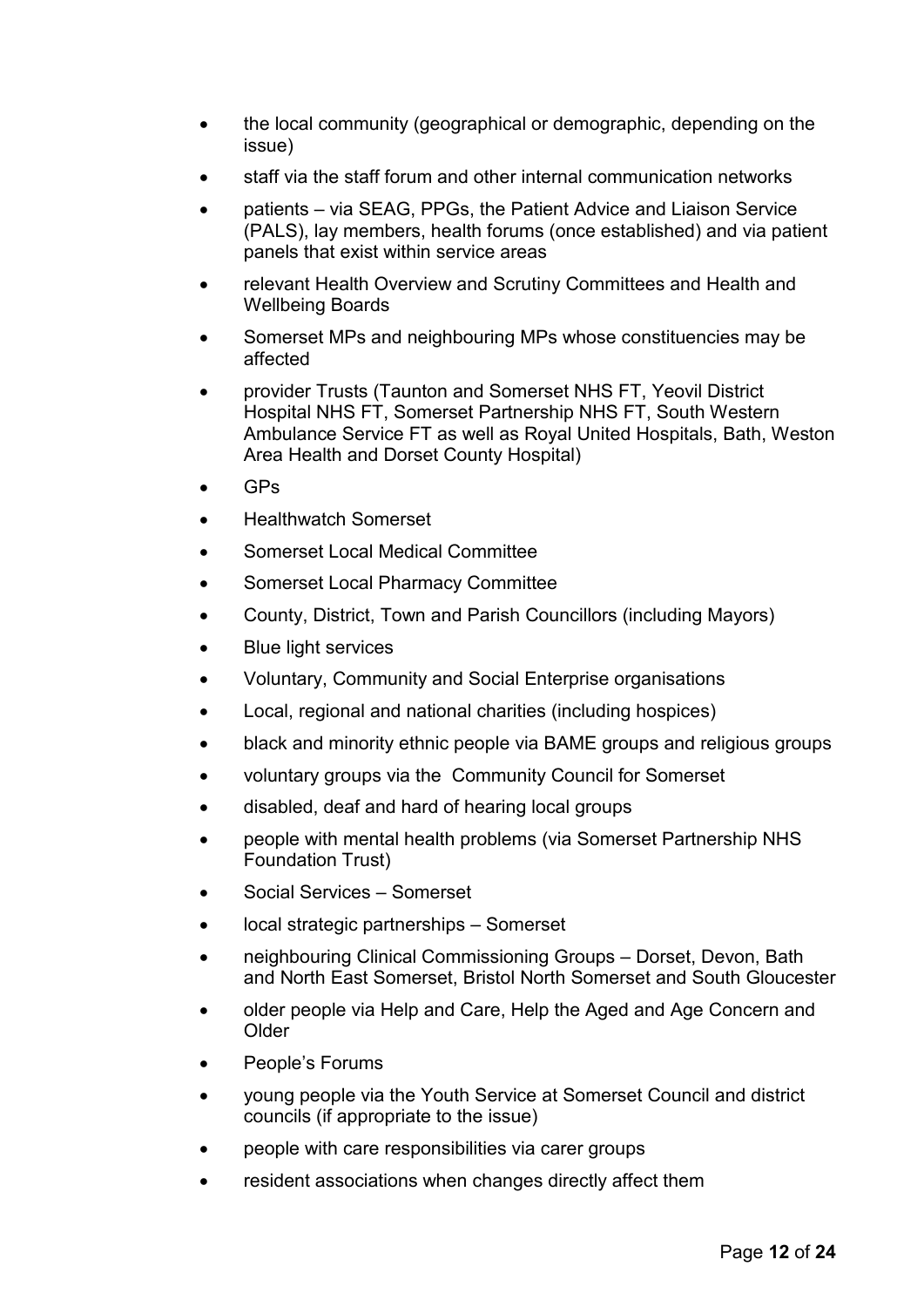- hospital charities
- our people champions
- the wider public, including non-users of health services, via general publicity
- the wider public via the Association of Town and Parish Councils in Somerset
- disease specific groups, e.g. British Diabetics Association local branch depending on the issue being consulted
- Macmillan Cancer Trust
- 10.4 The above list aims to define some of the different groups and agencies that we will consult. It is not exhaustive.

#### **10.5 All formal` public consultation exercises must pass NHS England and Improvement's gateway assurance process to be able to proceed.**

## **Public consultation stakeholders**

- 10.6 The following stakeholders will be consulted during a public consultation exercise (ie. not a substantial variation but when limited consultation is carried out):
	- relevant Health Overview and Scrutiny Committees
	- patient groups affected by the issue
	- staff affected by the issue
	- GPs
	- Somerset Engagement and Advisory Group (SEAG)
	- Patient Participation Groups (PPGs)
	- health forums (when established)
	- other specific groups as identified
	- wider public via a news release to local media and our website only

## **Staff consultation**

10.7 Consultation as listed above will always include our staff. This is separate to our statutory requirement to consult with staff on any type of organisational change that affects them or their working conditions. (This form of staff consultation will continue to be led by the Human Resources Directorate and staff should seek advice when necessary). There will be a need to carry out staff consultation first where a service change does affect staff.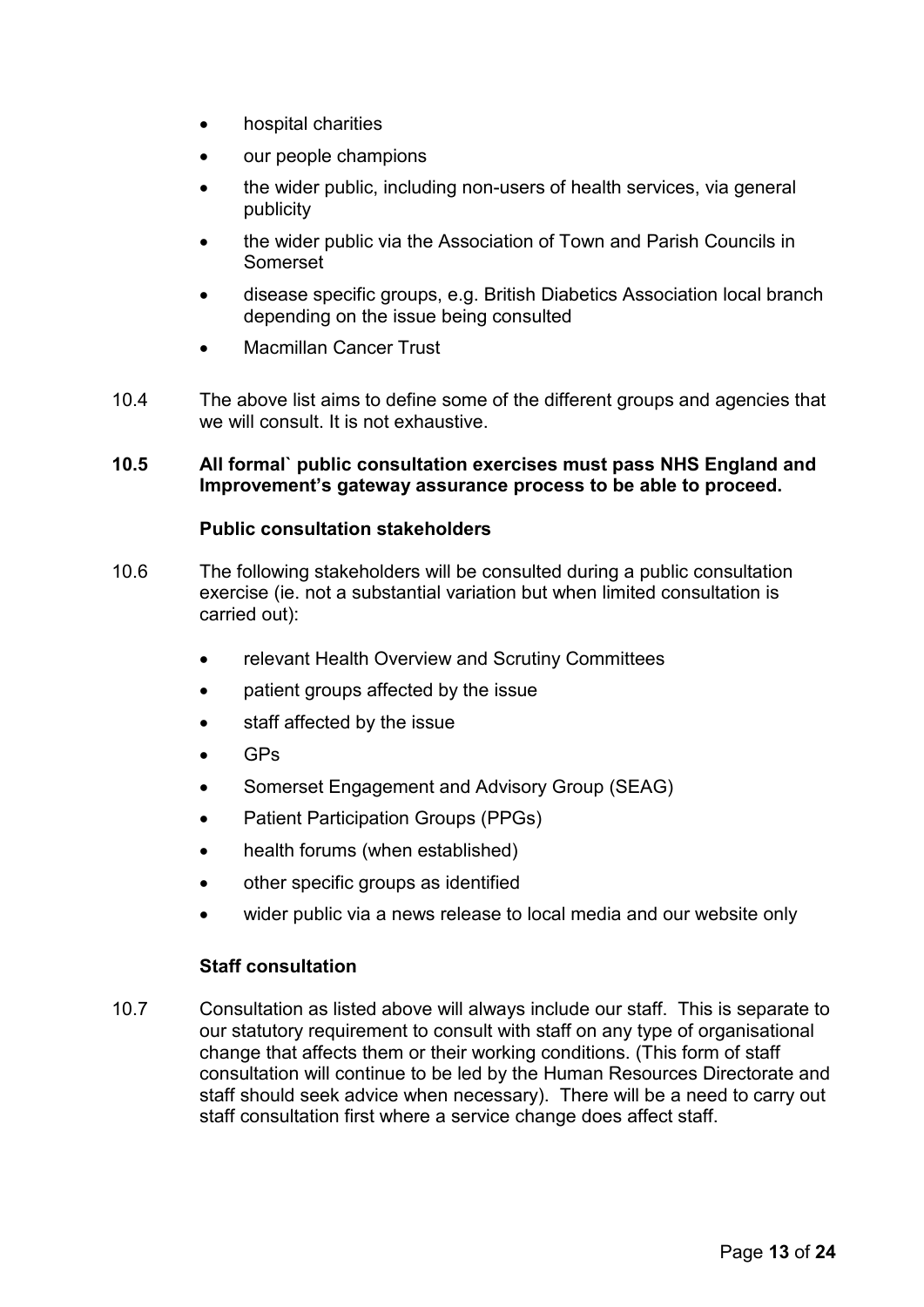# **11 PROMOTING CONSULTATION**

11.1 It is important that the consultation exercise is publicised as widely as possible to make sure all interested groups have the opportunity to have their say and share their views. A communications and engagement plan will form part of each consultation plan.

# **Branding**

- 11.2 Making sure the consultation campaign is branded will give the campaign an identity and professional image. It will also help explain what the consultation is about and make sure that it reflects our vision and values.
- 11.3 All formal public consultation and public consultation in relation to the Somerset health and care strategy, Fit for My Future (FFMF), will be consistently branded with the FFMF brand identity.

# **Media relations**

- 11.4 All media relations during the consultation exercise will be planned and coordinated by the Head of Communications and Engagement or their team and approved as part of the overall communications and engagement plan by the Governing Body.
- 11.5 Strong links with the media will be encouraged from the outset with, for example, patient case studies, key facts and other information to demonstrate the benefits to patients and the local community and make the case for change.
- 11.6 The Clinical Lead, or designated Associate Director, responsible for the proposed service change will act as spokesperson for the consultation exercise when required.
- 11.7 Key media spokespeople that have been identified may need media training in giving radio or TV interviews.
- 11.8 For each formal public consultation, key spokespeople will be identified and trained as appropriate.

## **Core methods of promotion**

- 11.9 During all formal public consultation the following promotional methods will be used:
	- consultation document
	- news releases to all local media print, TV and radio
	- a consultation page on the FFMF website with the opportunity to leave feedback
	- links to the FFMF website consultation page from the CCG website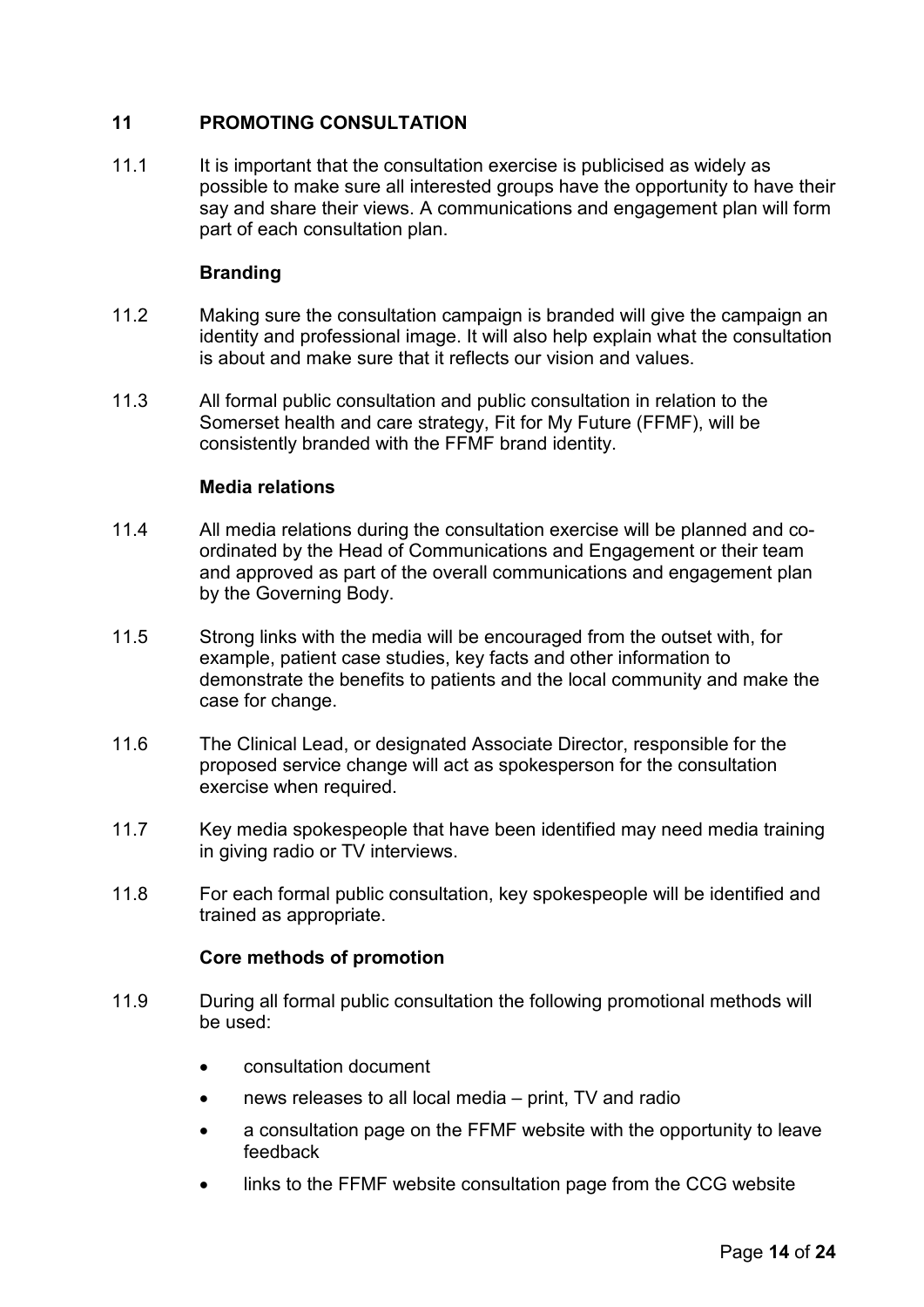- our CCG and FFMF social media channels (currently Twitter, Facebook and LinkedIn for the CCG and Twitter, Facebook and Instagram for FFMF)
- global email to all staff (including provider organisations)
- public meeting where appropriate
- local authority publications where appropriate e.g. Your Somerset
- our patient engagement newsletter

# **Other methods of promotion**

- 11.10 In addition to the methods outlined above, there are a range of promotional methods that could be chosen, if appropriate, to enhance the consultation process. These include:
	- press conference to launch the consultation
	- focus groups
	- **surveys**
	- questionnaires
	- drop-in sessions
	- bus tour
	- **exhibitions**
	- leaflet drops
	- posters
	- local media adverts, advertorials, press packs
	- via Parish Council publications

# **12 TRAINING**

- 12.1 Our staff will play an important role in the process when consulting. Staff will work as 'flexible friends' to support the delivery of key engagement and consultation activity.
- 12.2 Training will be given to identified staff groups who will be involved in the consultation process, for example, participating in focus groups and other public events.

## **13 THE CONSULTATION PROCESS**

#### **Identifying a public consultation exercise**

13.1 The Fit for My Future programme board will identify any elements of the workstreams which require public consultation.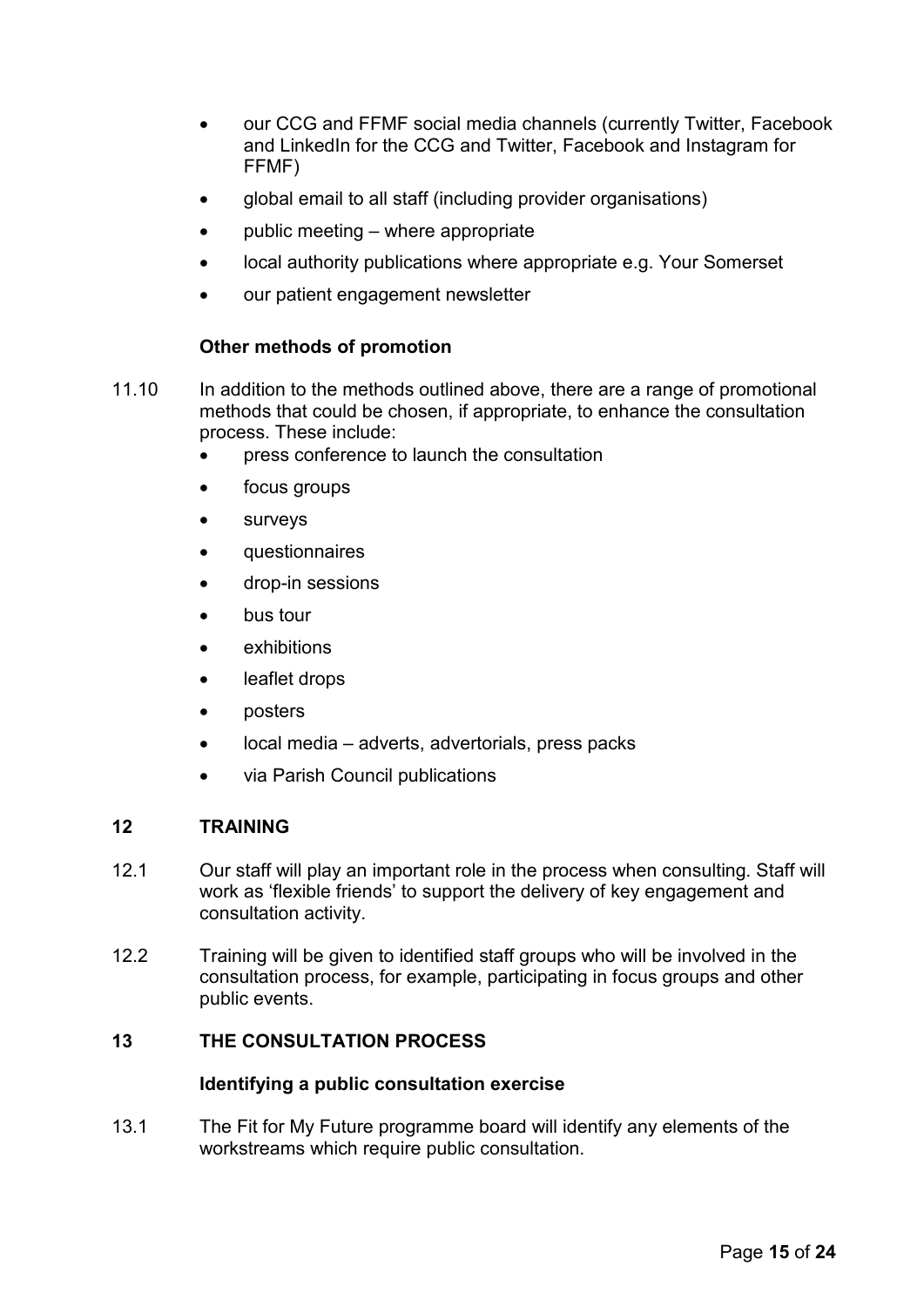13.2 In addition, Associate Directors will be responsible for identifying proposed service changes within their directorate and undertaking an Equality Impact Assessment Form to identify the level of public consultation that is required – ie. whether formal public consultation will be carried out. This must be shared with the Head of Communications and Engagement.

# **Consultation principles**

- 13.3 All public consultation will follow the principles of The Consultation Charter, which are:
	- integrity: honest intention, willing to listen and be prepared to be influenced
	- visibility: stakeholders should be aware of the consultation exercise
	- accessibility: methods that meet the needs of the intended audience
	- confidentiality: make sure all stakeholders are aware as to the level of information that will be made public
	- disclosure: disclosure on behalf of the CCG of information that can influence the exercise and disclosure on behalf of consultees, for example, if the consultee
	- represents an organisation
	- fair interpretation: objective collation and assessment of information and viewpoints
	- publication: publication of both the output and the outcomes of the exercise.

## **Formal public consultation criteria**

- 13.4 All formal public consultation exercises will follow the criteria as set out in the Code of Practice on Consultation (Cabinet Office, January, 2004).
- 13.5 We will make sure we meet the criteria by carrying out the following:

## 13.5.1 **consult widely throughout the process, allowing a minimum of 12 weeks for written consultation at least once during the development of policy**

- involvement and engagement will take place before formal consultation
- a list of all the groups who will be consulted will be made available on our website
- the Head of Communications and Engagement or their team will make sure all core target groups are consulted plus any additional groups as advised by the relevant stakeholder reference group and/or directorate lead
- if the written period of consultation is less than 12 weeks this will be stated in the written document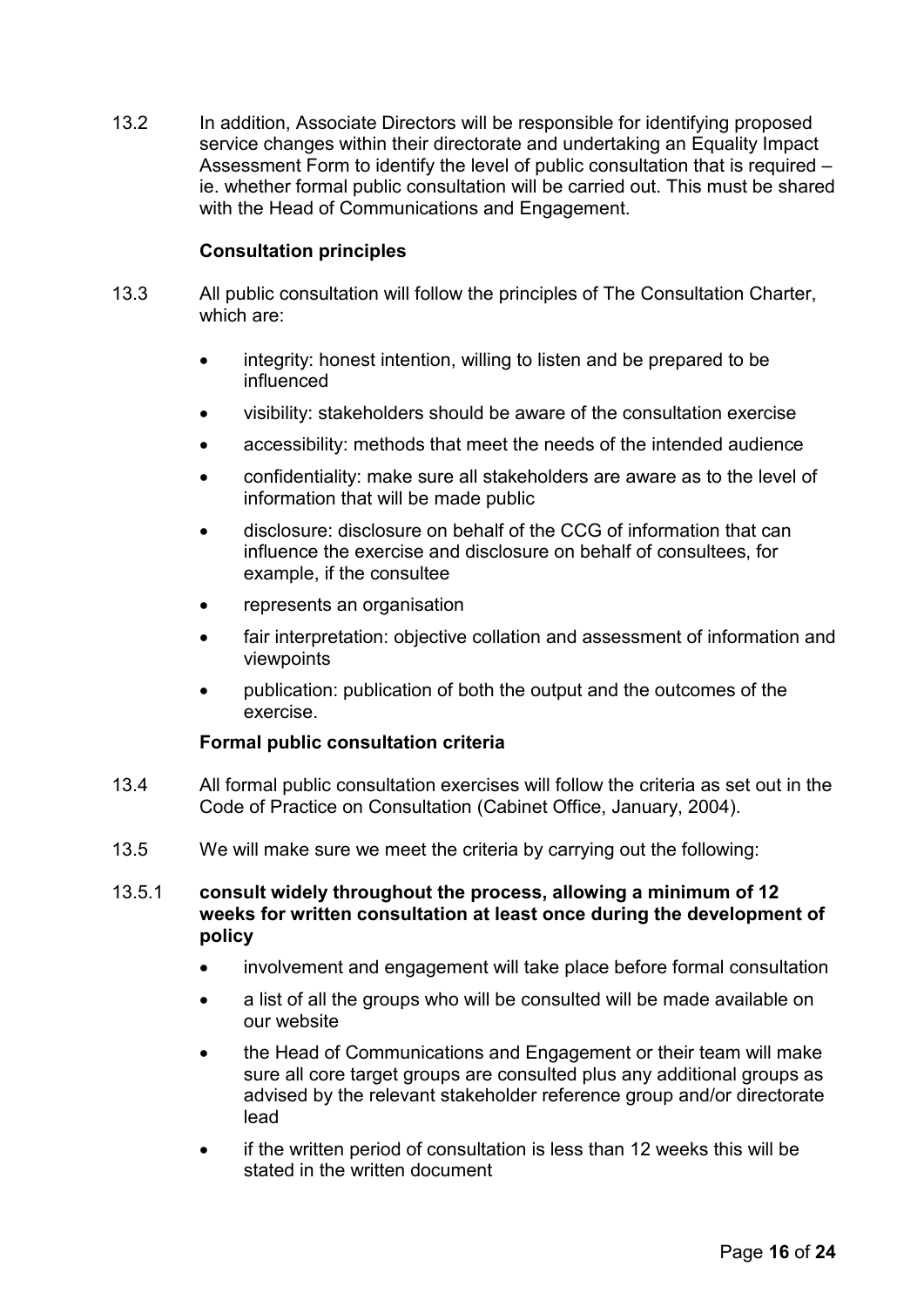## 13.5.2 **Be clear about what the proposals are, who may be affected, what questions are being asked and the timescale for responses**

- the appropriate Clinical Lead and Director will sign off the consultation proposals
- the Head of Communications and Engagement or their team will project manage the timescale which will be made public on the FFMF and/or CCG website
- the consultation proposals, who may be affected, what questions are being asked and the timescale for responses will all be included in the written consultation proposal and made available on the FFMF and/or CCG website.

## 13.5.3 Make **sure that the consultation is clear, concise and widely accessible**

- all written material will be edited by the Head of Communications and Engagement or their team to make sure communications are clear and understood
- the formal written document will go through a Plain English process including the production of an easy read version
- a glossary of terms and abbreviations will be included in the consultation document
- the consultation document will be made available in large print (and in specified different languages on request – this will be stated in the consultation document)
- target groups will be able to respond in writing as well as electronically via email or provide feedback via the FFMF and/or CCG website
- the various methods of consultation will be publicised within the written consultation document and our website at the beginning of the consultation period
- the six criteria from the Code of Conduct on Consultation will be reproduced in all consultation documents (requirement).
- the communications and engagement plan will be signed off by the Programme Board as part of the Consultation Plan.

## 13.5.4 **Give feedback regarding the responses received and how the consultation process influenced the policy**

- responses will be collated and monitored by the Head of Communications and Engagement or their team and sent to an independent company for evaluation
- a feedback report will be produced by the independent company which will be circulated to the Governing Body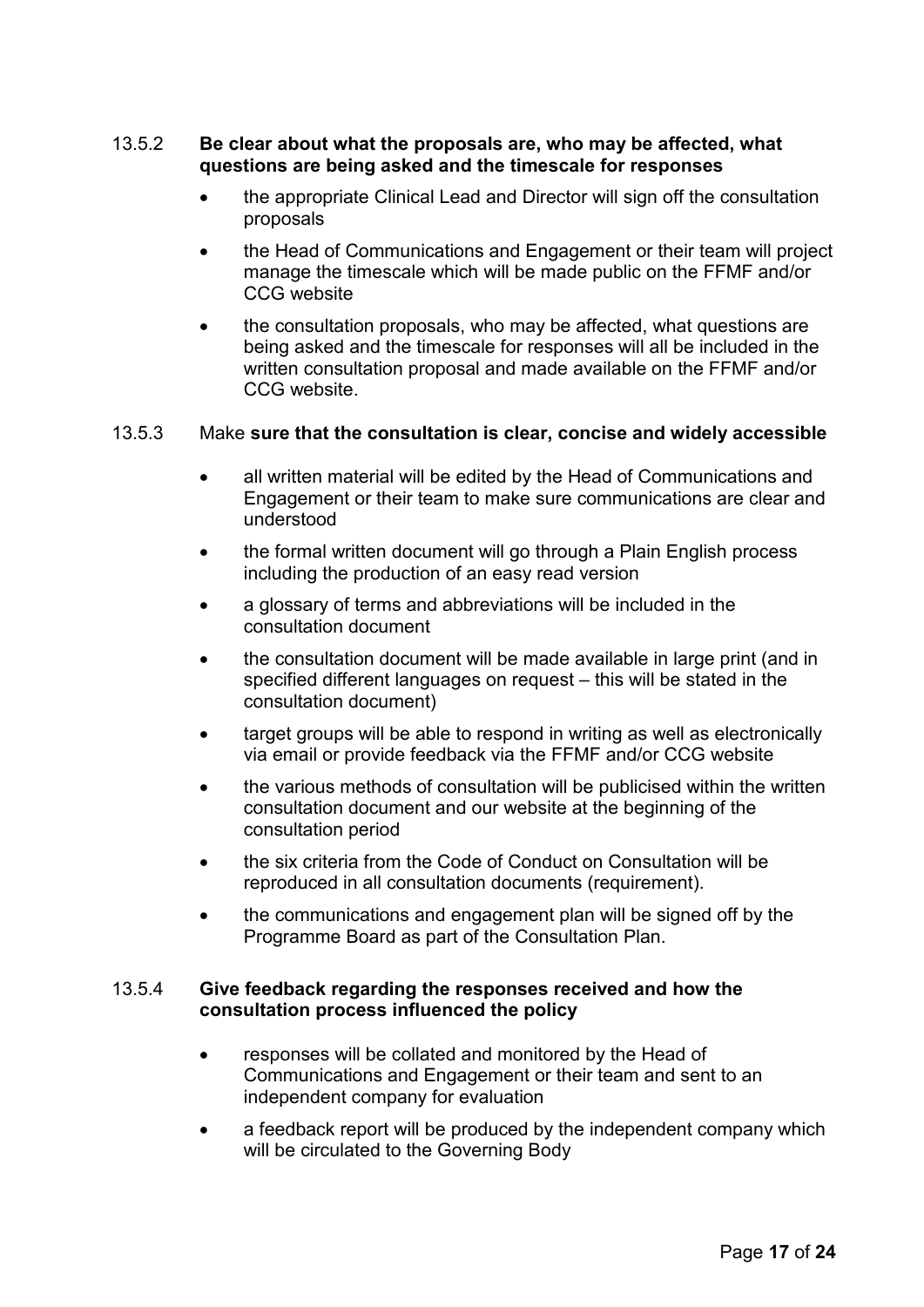- details of the date when the summary of responses will be published and how
- they can be accessed will be included in the Consultation document
- a summary of the responses received will be posted on the FFMF and/or CCG website within three months of the end of the consultation exercise and made available to the media. The summary will also be made available in writing and on audio
- for each question included within the written consultation document a summary
- will be provided and, where possible, details of possible future changes
- a news release summarising the feedback will be distributed to local media –
- Press, radio and TV
- the consultation document will include details of how the responses will be used
- the following statement concerning the publication of personal information mustbe included in all consultation documents and has been approved by Treasury solicitors:

## *Disclaimer to be included in Consultation documents*

 *'Comments and responses made by individuals may be reflected in the consultation analysis report and may be quoted verbatim. Individuals will not be named in this report, however, comments and responses made by organisations will be publicly attributed to those organisations.'* 

## 13.5.5 **Monitor your department's effectiveness of consultation, including through the use of a designated Consultation Co-ordinator.**

- the appropriate Director, or designated Associate Director, will be the lead for the consultation exercise and act as Consultation Co-ordinator
- the Head of Communications and Engagement or their team will monitor the consultation process and make sure the Consultation Code is followed and the process is carried out within the timescales set out
- after each consultation exercise a report will be produced by the Head of Communications and Engagement or their team summarising the effectiveness of the exercise – looking at number of respondents, types of responses and methods use
- the Head of Communications and Engagement or their team will record the number of formal consultation exercises carried out, any deviations from the Code and the reasons given for these – for example, a consultation period of less than 12 weeks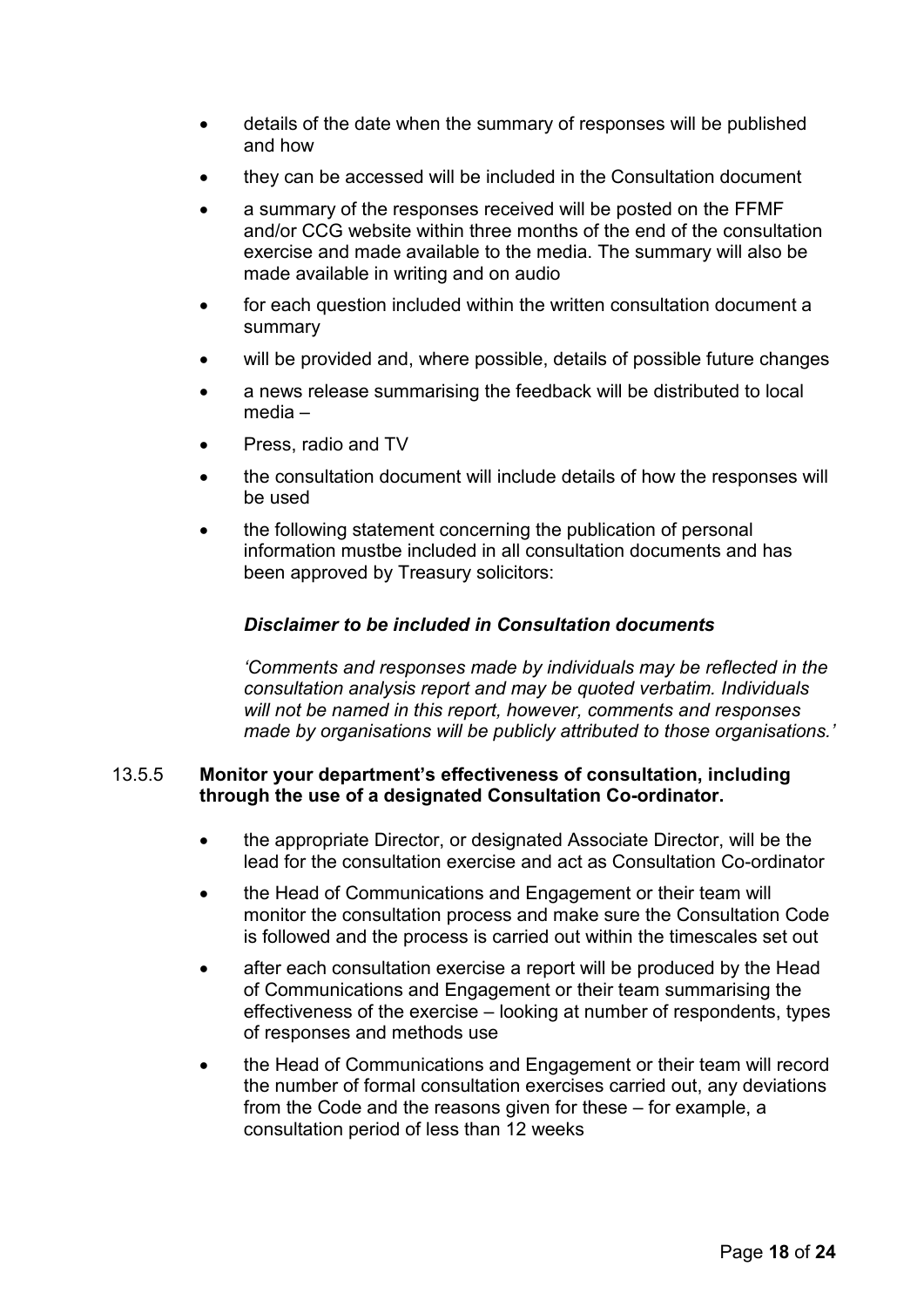## 13.5.6 **Make sure that the consultation follows better regulation best practice, including carrying out a Regulatory Impact Assessment if necessary**

- it is the responsibility of Directorate leads/appointed senior manager to project manage the consultation exercise and take forward meetings and actions relating to the changes
- the Head of Communications and Engagement or their team will make sure the consultation Code is followed and will act as an advisor to those conducting the exercise
- the Head of Communications and Engagement or their team will collate information on the number of consultation exercises carried out by the CCG and any deviations – with reasons given for these.

## **Joint Consultation**

- 13.6 On occasions there will be a need for us to carry out a joint consultation exercise with another CCG. Where both organisations have a consultation strategy, an agreement will be reached as to which strategy will be followed and a clear process established. Where another CCG does not have a consultation strategy, our strategy will be used.
- 13.7 The response to any Freedom of Information request relating to either the CCG or the partner CCG joint agreement needs to be agreed by both parties prior to release of any information.

#### **Assurance**

- 13.8 All formal public consultation must pass through NHS England and Improvement's assurance gateway process in order to be able to proceed.
- 13.9 Our Governing Body makes sure that there is an inclusive, integrated and consistent approach to consultation and engagement of our population in the development and implementation of our commissioning plan and any other work which may require consultation, this will include wider consultation from Somerset.
- 13.10 The Governing Body provides a level of scrutiny across the consultation and engagement process.
- 13.11 The Head of Communications and Engagement is responsible for producing an annual communications and engagement plan which will be agreed at the start of each financial year (based on our commissioning intention, but also considering all our activities) to make sure adequate engagement with patients and the public of Somerset in the planning and delivery of health care services. This annual communications and engagement plan is considered and approved by the Governing Body.
- 13.12 The Head of Communications and Engagement is required by the Governing Body to provide expert opinion and direction as necessary on the levels of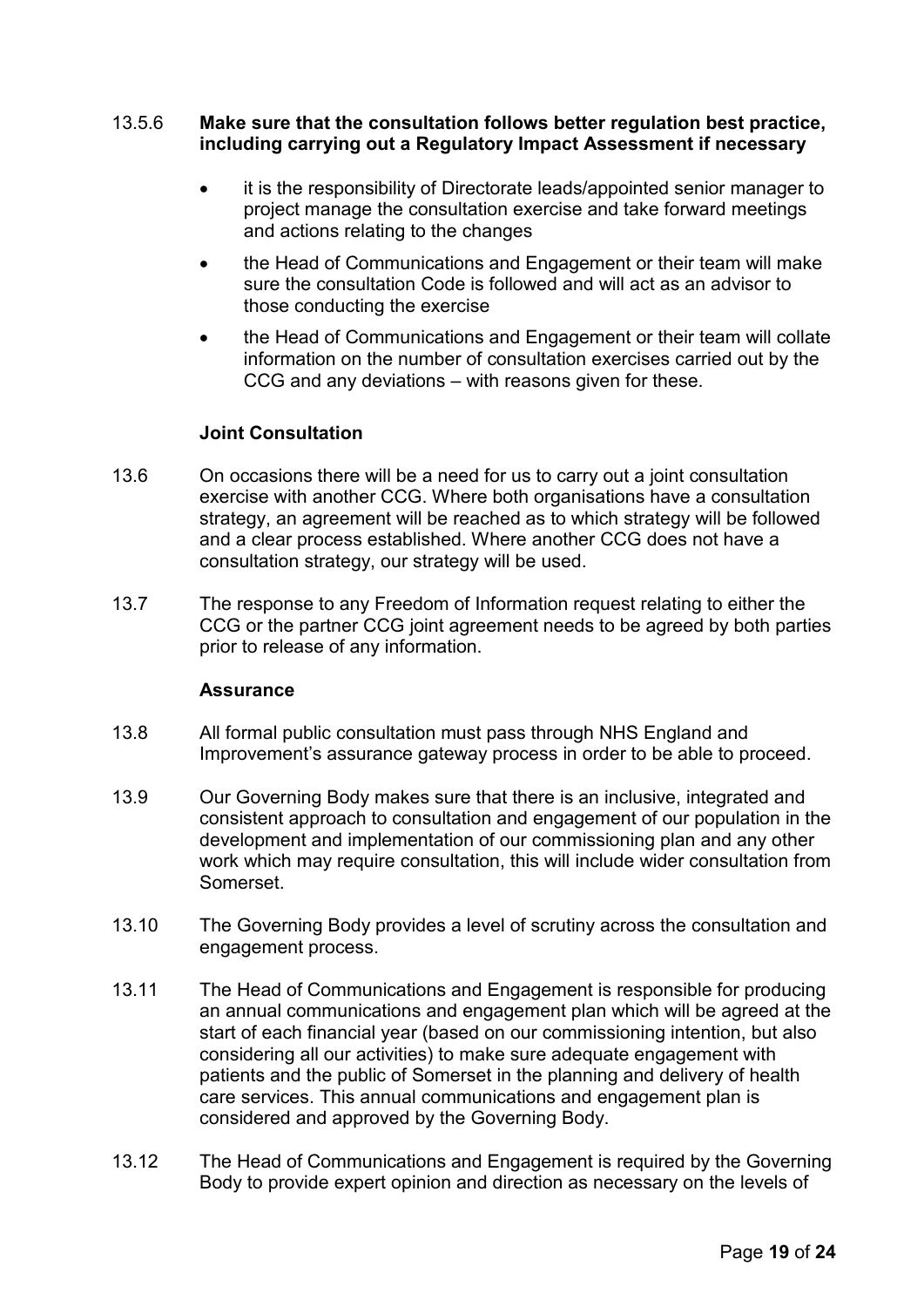consultation required for each project / commissioning intention and methodology required, including:

- intended audience and type/method of consultation
- legal requirements
- cost
- timescales
- preparation/planning
- expected outcomes.
- •
- 13.13 The Head of Communications and Engagement is required by the Governing Body to make sure all statutory requirements and including the Public Sector Equality Duty are met, including taking 'due regard' for the elimination of unlawful discrimination.
- 13.14 The Governing Body require to see robust evidence of consultation and engagement, including the recording of information and end of project reports from Consultation Co-ordinators for each finished consultation or engagement activity.

## **Roles and responsibilities**

- 13.15 The Directorate lead is responsible for:
	- chairing and organising all meetings and making sure minutes are recorded
	- making sure all draft documents are provided to the Head of Communications and Engagement when requested
	- evaluating all feedback and providing a written report to the Governing Body, Health Overview and Scrutiny Committees and the Head of Communications and Engagement for public feedback and publicity
	- attending any meetings required by the target groups. For example, **Scrutiny**
	- Panel, SEAG, local interest groups etc.
- 13.16 The Clinical Lead or Associate Director is responsible for:
	- identifying the service change
	- providing suitable information and notice to NHS England and Improvement and securing approval via their gateway assurance process
	- signing off the consultation proposal together with a Director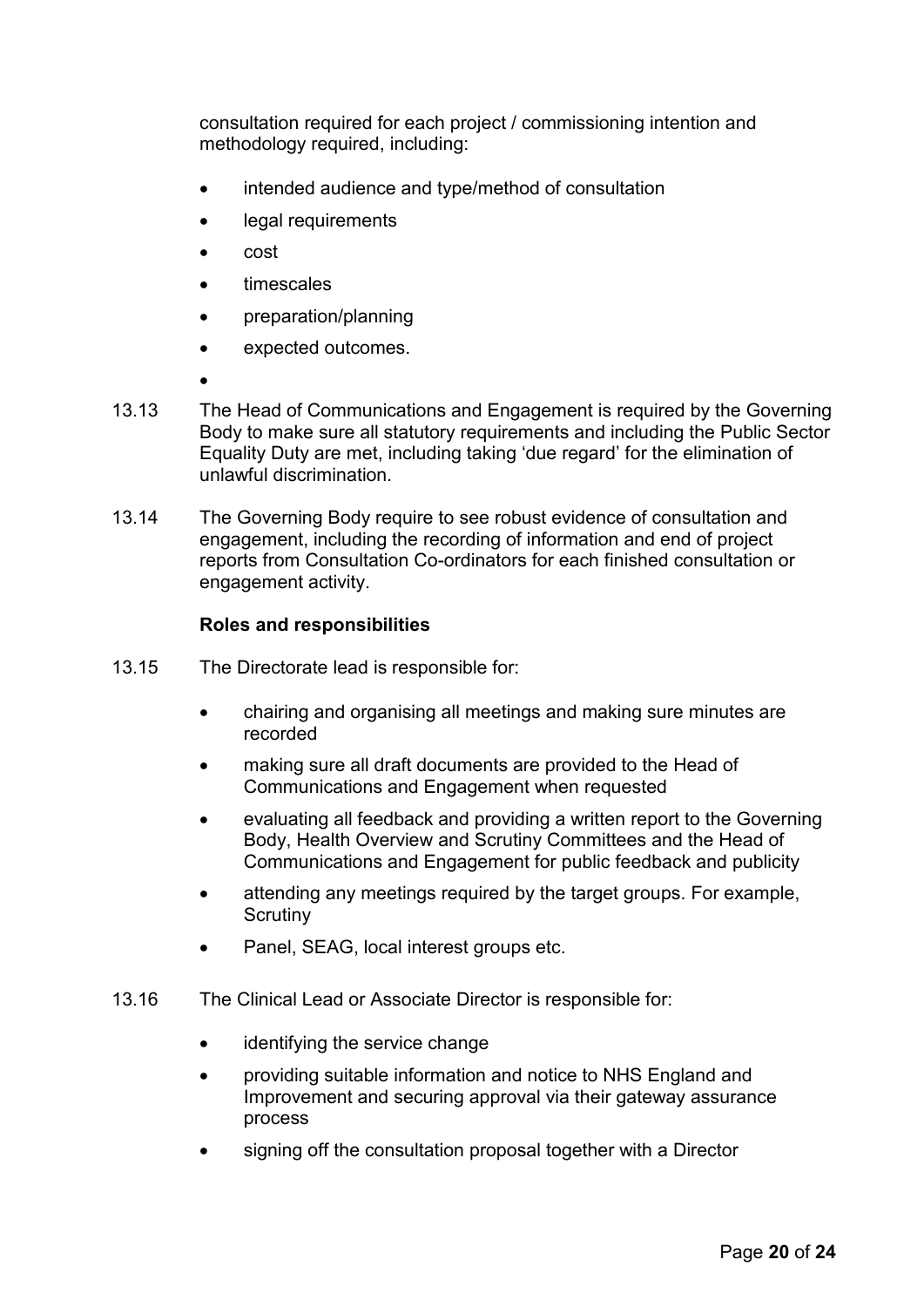- completing the consultation Equality Impact Assessment Form on behalf of the CCG
- acting as media spokesperson for the CCG during the consultation exercise
- writing forewords for the written consultation document where necessary
- attending public meetings when required
- 13.17 The Head of Communications and Engagement or a delegated member of their team is responsible for:
	- project managing the timescale
	- making sure all information has been through the Plain English process
	- the distribution of all information to the media
	- making sure information is added to the website
	- the production and design of any public written information for example,
	- information leaflets
	- collating and monitoring all responses and providing these to the **Directorate**
	- lead/ appointed senior manager and/or independent company for evaluation
	- acting as an advisor to directorate leads and clinical leads to make sure the process is followed and deadlines are met
	- summarising the effectiveness of the exercise number of responses, types of
	- responses and methods used
	- recording the number of formal consultation exercises carried out and any
	- deviations from the code
	- making the summary of the consultation exercise available to the local media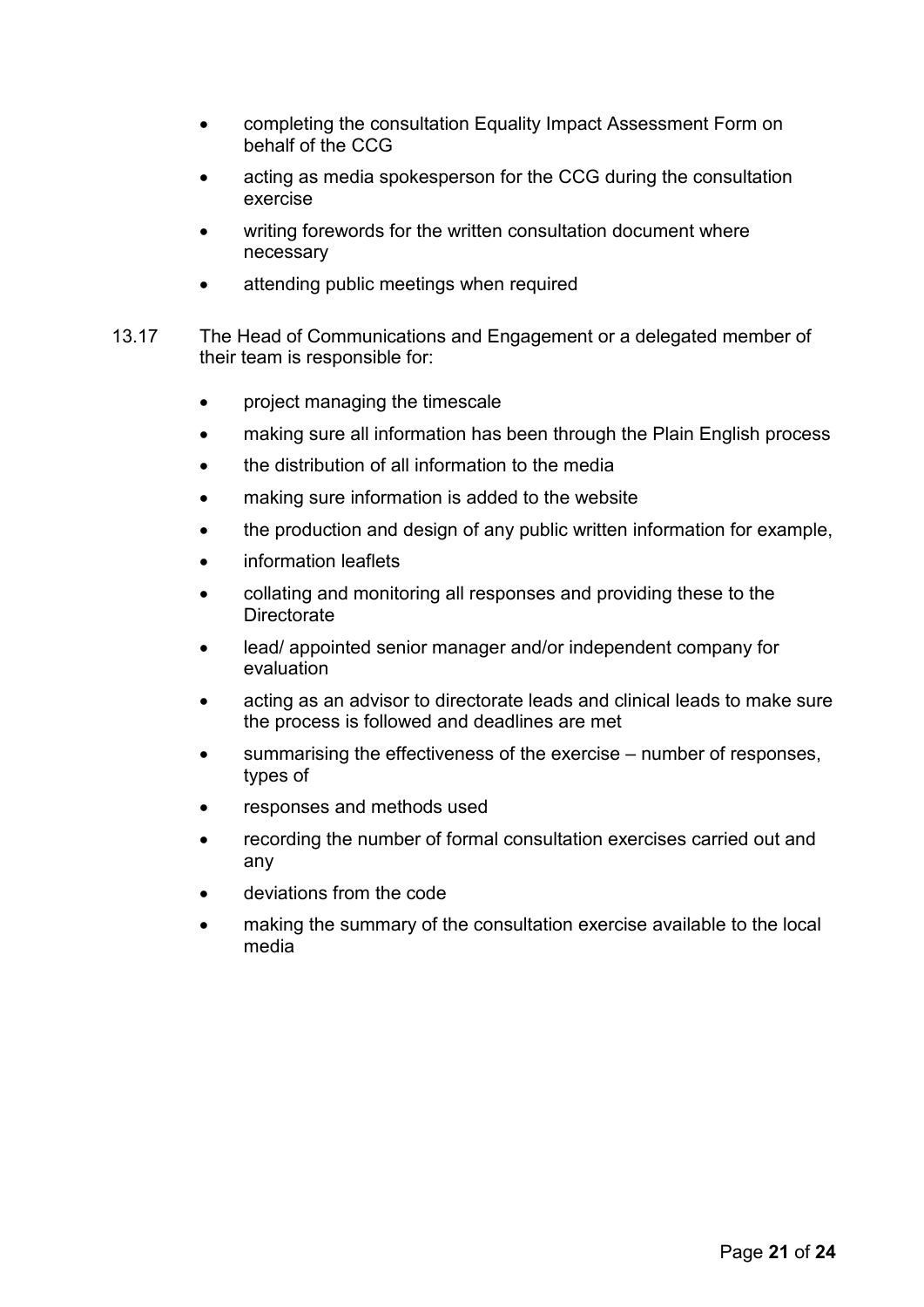# **CONSULTATION CHECKLIST**

Within this toolkit is a checklist of the processes that must be followed together with suggested methods of how to carry out the exercise.

## **Planning your consultation**

- have you outlined a timetable for the process, remembering to build in a period ofinvolvement and engagement prior to a formal public consultation of at least 12 weeks?
- has the potential impact of the development been discussed with the relevantHealth Overview and Scrutiny Committee and the consultation exercise agreed?
- has due consideration been given to the requirements of the NHS England and Improvement assurance gateway process? Have you provide suitable information and notice to NHS England and Improvement to commence the assurance process? (see Planning, assuring, delivering service change)
- have your stakeholders been engaged early in discussions and given their views
- has a project group been established to oversee the process?
- have you identified any additional stakeholders to those identified in the strategy?
- has a communication and involvement plan been developed to reach allstakeholder groups using a variety of techniques?
- has the plan been costed and an appropriate budget and additional resources allocated?
- have you set up systems for recording and evaluating involvement and communications activity, eg. database, record of enquiries, feedback questionnaire, registers of attendance?
- have you identified any risks with the consultation exercise and do you have a plan to manage these risks

## **With the written consultation document have you**:

- clearly described the nature of the Consultation Proposal?
- been clear about the areas of consultation?
- asked focused questions?
- been clear about the areas of policy on which we are seeking views?
- explained that responses to the consultation written document can be made available under the Freedom of Information Act 2000 unless clearly specified by people that they do not want this?
- made it clear to respondents if there is a particular area where respondents' input would be valuable?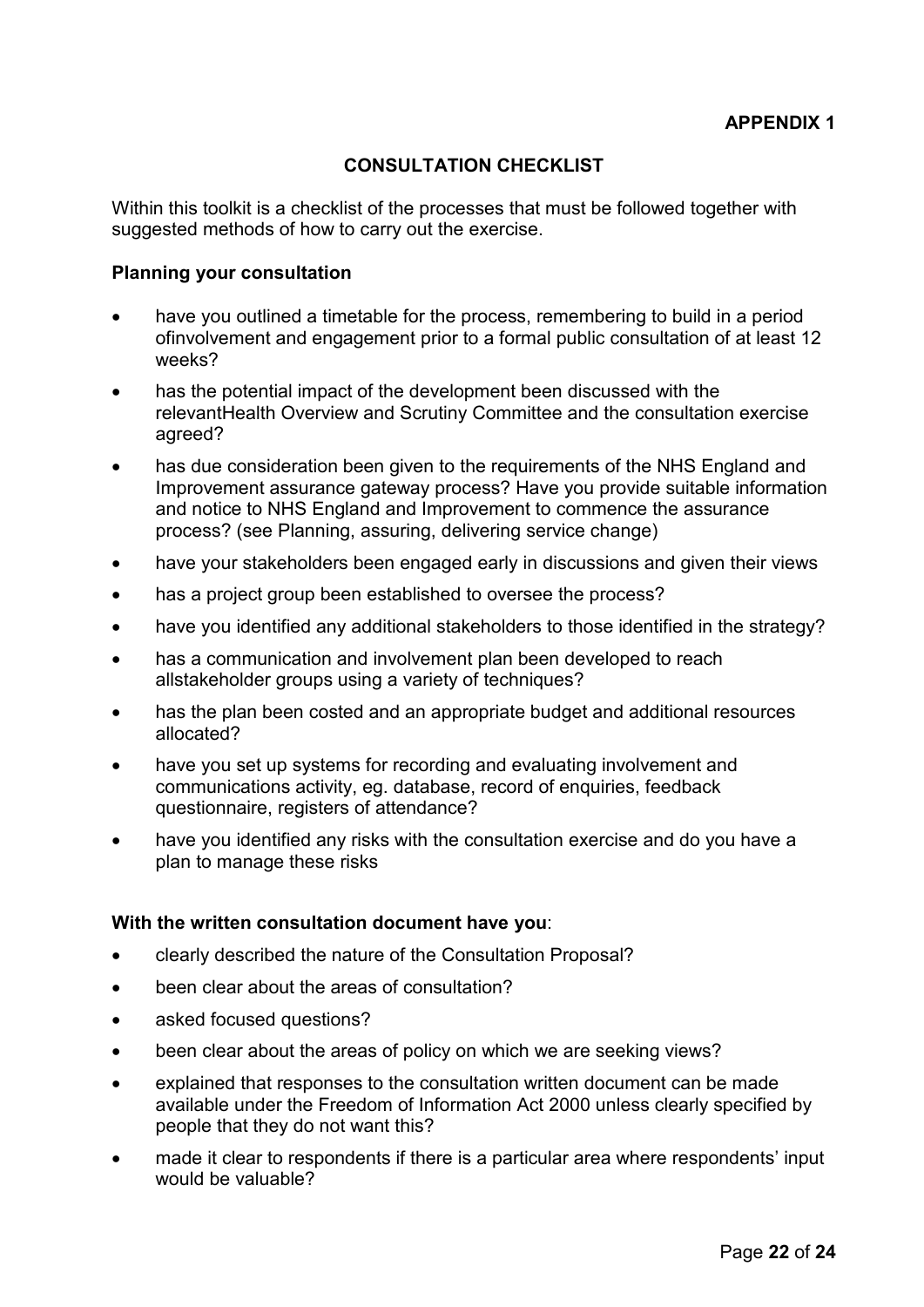- asked representative groups to give a summary of the people and organisations they represent?
- provided a list of consultees at the end of the consultation document?
- made it clear who stakeholders should respond to and who to direct queries to:
	- \* name, address, telephone number and email address
- made it clear that responses, including names and addresses of respondents, may be made public unless confidentiality is specifically requested?
- stated the deadline for responses and alternative ways of contributing to the consultation process ?
- used plain English, avoided jargon, and used only technical terms only when necessary?
- stated in the consultation document the date when, and the web address where, the summary of responses will be published? (This date shall be within three months of the closing date of the consultation)
- provided an Executive Summary to the written consultation?
- provided a glossary of terms and abbreviations?
- made sure the consultation paper is available in paper format and available electronically?
- published the consultation document in formats that are most appropriate for the target group eg. large print, easy read, different languages?
- made sure that the consultation engages the whole community, including seldom heard and hard-to reach groups?
- made sure the consultation method is appropriate for the target group?
- reproduced the consultation criteria in all consultation documents?
- invited respondents to comment on the extent to which the criteria have been met?
- stated to whom respondents should send comments or complaints to about the consultation process?

# **Analysing your feedback**

- analysed responses carefully and with an open mind?
- have you considered independent analysis of consultation responses, or made other credible arrangements for collating the responses?
- paid particular attention to possible new approaches to the question consulted on, further evidence of the impact of the proposals and strength of feeling among a particular group?
- included an analysis of the responses to questions asked in the summary?
- included a summary of responses to each question and then an explanation of how it is proposed to change the proposal in light of the responses received?